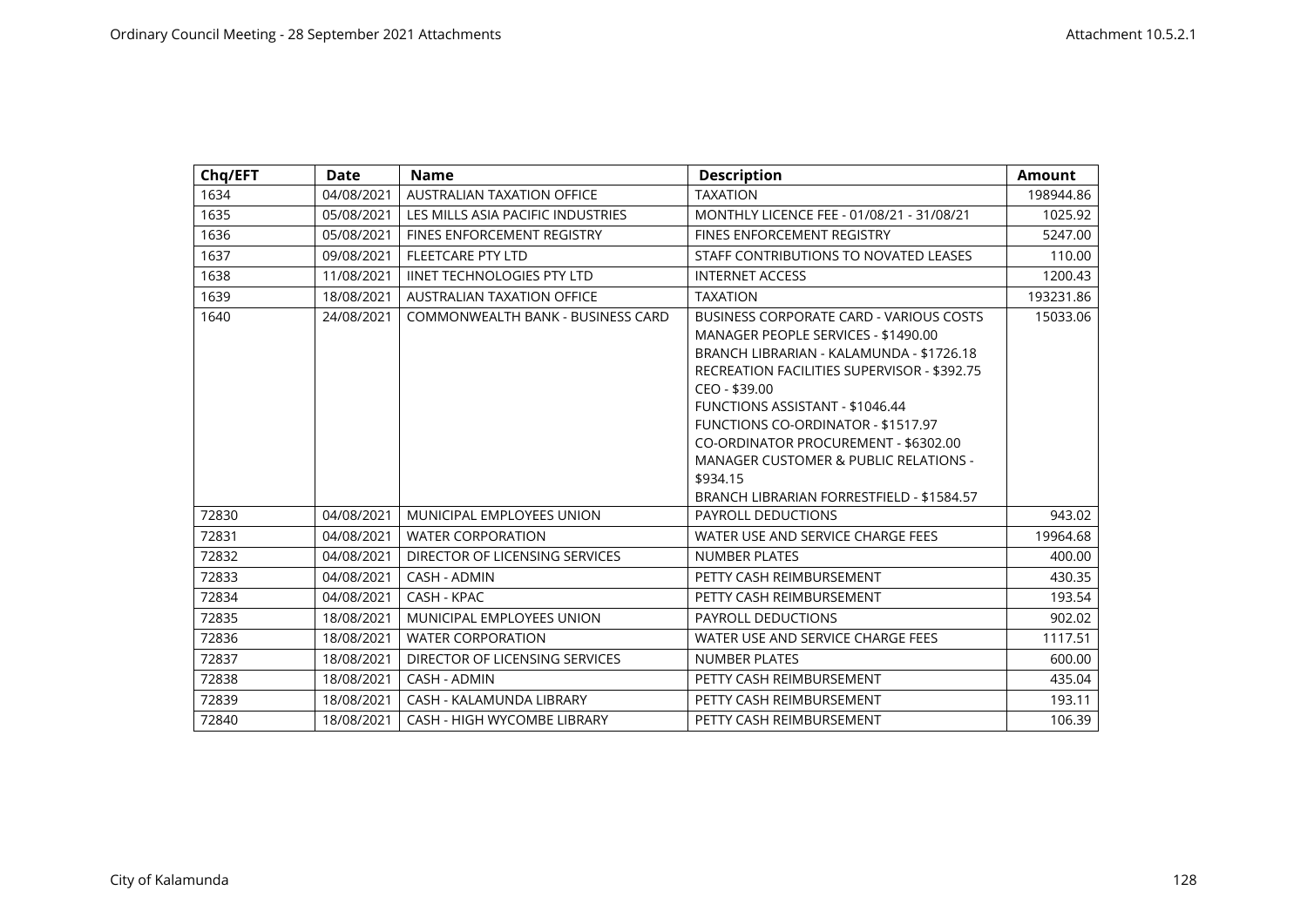| Chq/EFT  | <b>Date</b> | <b>Name</b>                                                        | <b>Description</b>                                                                                                     | <b>Amount</b> |
|----------|-------------|--------------------------------------------------------------------|------------------------------------------------------------------------------------------------------------------------|---------------|
| EFT82185 | 02/08/2021  | ASSETIC AUSTRALIA PTY LTD                                          | ASSETIC MYDATA LICENSING - PERIOD 01/07/21 -<br>30/06/22                                                               | 36059.10      |
| EFT82186 | 04/08/2021  | <b>CHRISTINE   OXBERRY</b>                                         | CONSIGNMENT SUPPLIER - ZIG ZAG CULTURAL<br>CENTRE - 01/07/21 - 31/07/21                                                | 53.20         |
| EFT82187 | 04/08/2021  | WEX AUSTRALIA PTY LTD - WRIGHT EXPRESS<br>FUEL CARDS AUSTRALIA LTD | FUEL - PERIOD ENDING 02/08/21                                                                                          | 711.74        |
| EFT82188 | 04/08/2021  | SHAWMAC PTY LTD                                                    | SUPPLY OF A ROAD SAFETY AUDIT, FOR THE<br>HALE ROAD WIDENING IN WATTLE GROVE                                           | 2838.00       |
| EFT82189 | 04/08/2021  | NEVERFAIL SPRINGWATER LTD (KALA LIB)                               | BOTTLED WATER SUPPLIES / MAINTENANCE FOR<br>KALAMUNDA LIBRARY                                                          | 15.84         |
| EFT82190 | 04/08/2021  | SURF LIFE SAVING WESTERN AUSTRALIA                                 | <b>REGISTRATION FOR 12 RECREATION STAFF TO</b><br>ATTEND CPR REFRESHER TRAINING                                        | 672.00        |
| EFT82191 | 04/08/2021  | NEVERFAIL SPRINGWATERLTD<br>(FORRESTFIELD LIB)                     | BOTTLED WATER SUPPLIES / MAINTENANCE FOR<br><b>FORRESTFIELD LIBRARY</b>                                                | 23.76         |
| EFT82192 | 04/08/2021  | VIP CARPET AND UPHOLSTERY CLEANING<br><b>SERVICE</b>               | CARPET CLEANING AT RAY OWEN STADIUM                                                                                    | 736.00        |
| EFT82193 | 04/08/2021  | CIRCUITWEST INC.                                                   | CIRCUITWEST MEMBERSHIP 2021-2022                                                                                       | 385.00        |
| EFT82194 | 04/08/2021  | DATA#3 LIMITED                                                     | MICROSOFT OFFICE 365ES MONTHLYSUB-<br>VOLUMELICENSE MVL 1LICENSE PER USER<br>RENEWAL COVERAGE 01/12/2020 TO 30/11/2021 | 78589.60      |
| EFT82195 | 04/08/2021  | TONY AND DEBORAH KIM WALLEY                                        | <b>RATES REFUND</b>                                                                                                    | 4774.89       |
| EFT82196 | 04/08/2021  | <b>ROBYN BEARDSELL</b>                                             | CONSIGNMENT SUPPLIER - ZIG ZAG CULTURAL<br>CENTRE - 01/07/21 - 31/07/21                                                | 63.00         |
| EFT82197 | 04/08/2021  | <b>AVERIL ANNE BAKER</b>                                           | CONSIGNMENT SUPPLIER - ZIG ZAG CULTURAL<br>CENTRE - 01/07/21 - 31/07/21                                                | 129.50        |
| EFT82198 | 04/08/2021  | <b>GILL BAXTER</b>                                                 | CONSIGNMENT SUPPLIER - ZIG ZAG CULTURAL<br>CENTRE - 01/07/21 - 31/07/21                                                | 85.40         |
| EFT82199 | 04/08/2021  | <b>AUSTRALIAN SERVICES UNION</b>                                   | <b>PAYROLL DEDUCTIONS</b>                                                                                              | 71.70         |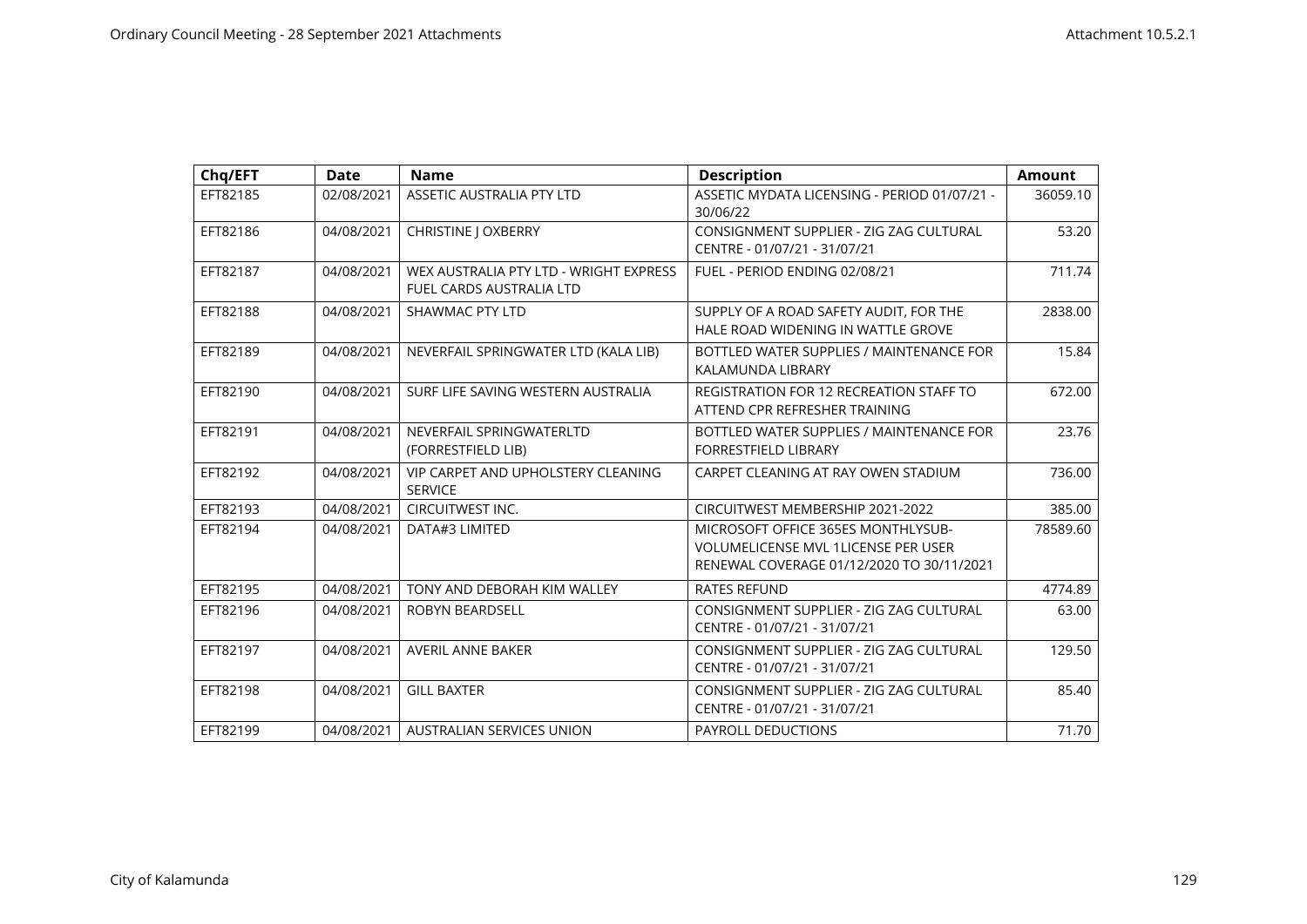| Chq/EFT  | <b>Date</b> | <b>Name</b>                                             | <b>Description</b>                                                                                                       | <b>Amount</b> |
|----------|-------------|---------------------------------------------------------|--------------------------------------------------------------------------------------------------------------------------|---------------|
| EFT82200 | 04/08/2021  | CITY OF KALAMUNDA STAFF SOCIAL CLUB                     | PAYROLL DEDUCTIONS                                                                                                       | 146.00        |
| EFT82201 | 04/08/2021  | <b>BUNNINGS BUILDING SUPPLIES</b>                       | HARDWARE SUPPLIES FOR VARIOUS LOCATIONS                                                                                  | 1488.34       |
| EFT82202 | 04/08/2021  | NAPA - A DIVISION OF GPC ASIA PACIFIC PTY<br><b>LTD</b> | <b>PLANT / VEHICLE PARTS</b>                                                                                             | 1548.95       |
| EFT82203 | 04/08/2021  | <b>KOSTERA'S TYRE SERVICE</b>                           | PLANT / VEHICLE PARTS                                                                                                    | 972.00        |
| EFT82204 | 04/08/2021  | WA LOCAL GOVERNMENT ASSOCIATION<br>(WALGA)              | WALGA SUBSCRIPTIONS RENEWAL - 01/07/21 -<br>30/06/22 - MEMBERSHIP 2021/22                                                | 40103.11      |
| EFT82205 | 04/08/2021  | <b>MCLEODS BARRISTERS &amp; SOLICITORS</b>              | <b>LEGAL EXPENSES</b>                                                                                                    | 1924.29       |
| EFT82206 | 04/08/2021  | CLEANAWAY                                               | WASTE / RECYCLING & BULK BIN DISPOSAL<br><b>SERVICES FEES</b>                                                            | 49651.33      |
| EFT82207 | 04/08/2021  | <b>TELSTRA CORPORATION</b>                              | <b>TELEPHONE / INTERNET EXPENSES</b>                                                                                     | 8064.14       |
| EFT82208 | 04/08/2021  | <b>LANDGATE - VALUATIONS</b>                            | <b>GROSS RENTAL VALUATION FEES FOR VARIOUS</b><br><b>LOCATIONS</b>                                                       | 3494.35       |
| EFT82209 | 04/08/2021  | MCKAY EARTHMOVING PTY LTD                               | PLANT EQUIPMENT AND OPERATOR HIRE AT<br>CARMEL ROAD CARMEL, ABERNETHY ROAD &<br>OPEN DRAINS FOR WEEK 12/07/21 - 23/07/21 | 50252.18      |
| EFT82210 | 04/08/2021  | BORAL CONSTRUCTION MATERIALS GROUP                      | ROAD MATERIALS FOR VARIOUS LOCATIONS                                                                                     | 876.15        |
| EFT82211 | 04/08/2021  | BRADOCK PODIATRY SERVICES PTY LTD                       | PODIATRY SERVICES AT JACK HEALEY CENTRE                                                                                  | 976.04        |
| EFT82212 | 04/08/2021  | KALA BOB KATS PTY LTD                                   | PLANT EQUIPMENT AND OPERATOR HIRE FOR<br><b>VARIOUS LOCATIONS</b>                                                        | 6697.50       |
| EFT82213 | 04/08/2021  | <b>SYNERGY</b>                                          | <b>POWER CHARGES</b>                                                                                                     | 11662.65      |
| EFT82214 | 04/08/2021  | <b>ALINTA ENERGY</b>                                    | <b>GAS CHARGES</b>                                                                                                       | 2480.55       |
| EFT82215 | 04/08/2021  | <b>GRIMES CONTRACTING PTY LTD</b>                       | <b>CONTRACTOR BUILDING MAINTENANCE FOR</b><br><b>VARIOUS BUILDINGS</b>                                                   | 1952.50       |
| EFT82216 | 04/08/2021  | <b>BGC ASPHALT</b>                                      | ROAD MATERIALS FOR VARIOUS LOCATIONS                                                                                     | 1819.74       |
| EFT82217 | 04/08/2021  | <b>LO-GO APPOINTMENTS</b>                               | HIRE OF TEMPORARY STAFF FOR DEPOT / ADMIN                                                                                | 6151.86       |
| EFT82218 | 04/08/2021  | THE IT VISION USER GROUP                                | MEMBERSHIP - SUBSCRIPTION RENEWAL FOR<br>2021-2022                                                                       | 748.00        |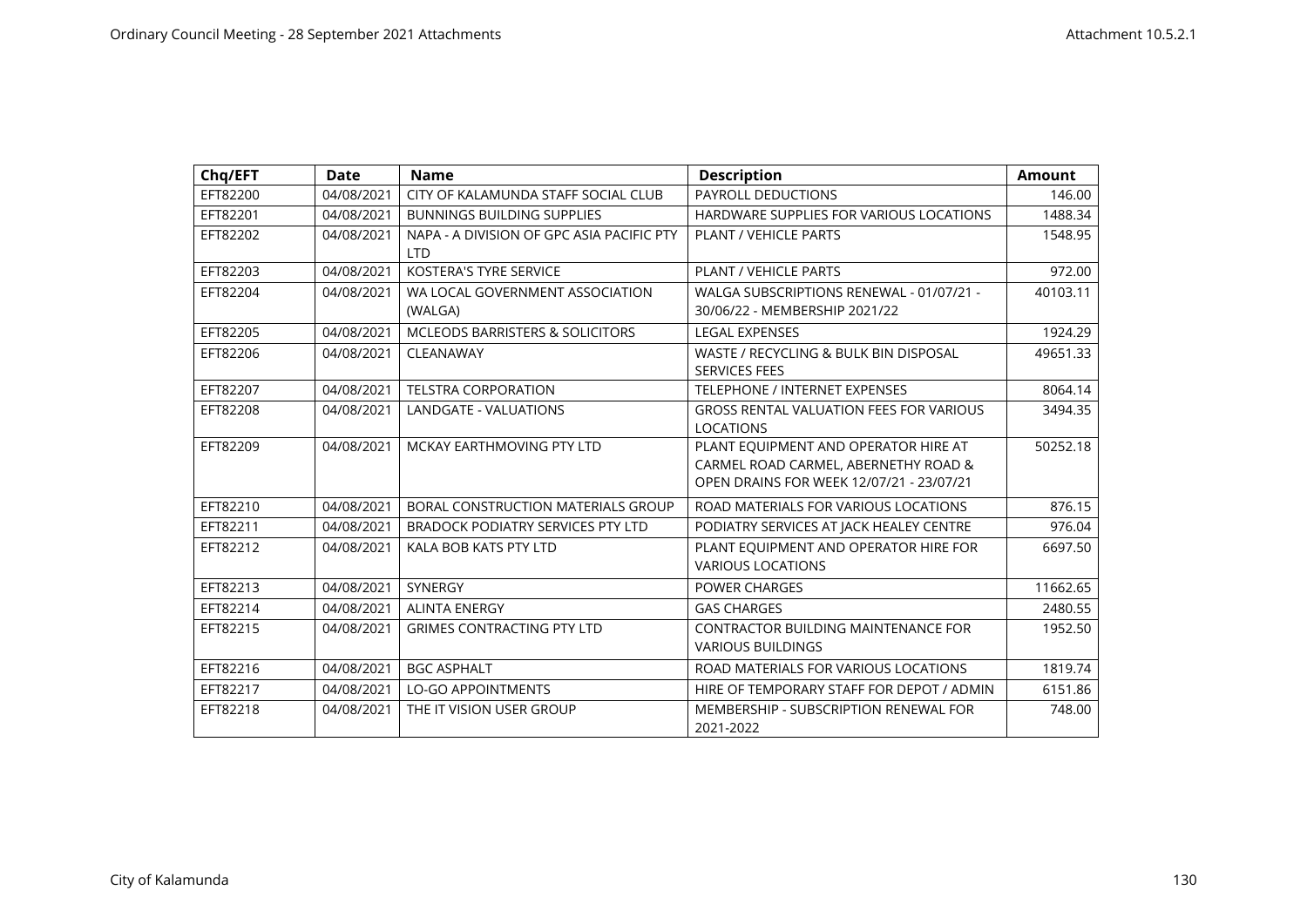| Chq/EFT  | <b>Date</b> | <b>Name</b>                                               | <b>Description</b>                                                                | <b>Amount</b> |
|----------|-------------|-----------------------------------------------------------|-----------------------------------------------------------------------------------|---------------|
| EFT82219 | 04/08/2021  | DFES DIRECT BRIGADE ALARM MONITORING                      | SUPPLY ANNUAL ALARM MONITORING FOR KPAC<br>$-01/07/21 - 30/06/22$                 | 1881.00       |
| EFT82220 | 04/08/2021  | KALAMUNDA & DISTRICTS HISTORICAL<br><b>SOCIETY</b>        | CONSIGNMENT SUPPLIER - ZIG ZAG CULTURAL<br>CENTRE - 01/07/21 - 31/07/21           | 75.60         |
| EFT82221 | 04/08/2021  | PETER & ELIZABETH BAIN                                    | PART REFUND OF ACTIVE SENIORS MULTI PASS<br>DUE TO MEDICAL REASONS                | 86.40         |
| EFT82222 | 04/08/2021  | LIONS CLUB OF KALAMUNDA                                   | SAUSAGE SIZZLE FOR W4 BIKES NETWORK EVENT<br>AT HIGH WYCOMBE                      | 272.64        |
| EFT82223 | 04/08/2021  | ENVIRONMENTAL HEALTH AUSTRALIA (WA)<br><b>INC</b>         | FOODSAFE ONLINE TRAINING ANNUAL RENEWAL<br>SUBSCRIPTION FEE - 01/07/21 - 30/06/22 | 550.00        |
| EFT82224 | 04/08/2021  | <b>TOTAL EDEN PTY LTD</b>                                 | SUPPLY RETICULATION PARTS AND ASSOCIATED<br><b>MATERIALS</b>                      | 2139.05       |
| EFT82225 | 04/08/2021  | <b>HAWLEY'S BOBCAT SERVICE</b>                            | PLANT EQUIPMENT AND OPERATOR HIRE FOR<br><b>VARIOUS LOCATIONS</b>                 | 6886.55       |
| EFT82226 | 04/08/2021  | WILD SEASONS FLOWERS PTY LTD                              | SUPPLY OF FLOWER ARRANGEMENTS FOR<br><b>BEREAVEMENT</b>                           | 100.00        |
| EFT82227 | 04/08/2021  | <b>ANNA HAMERSLEY</b>                                     | CONSIGNMENT SUPPLIER - ZIG ZAG CULTURAL<br>CENTRE - 01/07/21 - 31/07/21           | 21.35         |
| EFT82228 | 04/08/2021  | <b>MOIRA A COURT</b>                                      | CONSIGNMENT SUPPLIER - ZIG ZAG CULTURAL<br>CENTRE - 01/07/21 - 31/07/21           | 3.50          |
| EFT82229 | 04/08/2021  | <b>HAYS SPECIALIST RECRUITMENT</b><br>(AUSTRALIA) PTY LTD | HIRE OF TEMPORARY STAFF FOR ADMIN / DEPOT                                         | 10099.19      |
| EFT82230 | 04/08/2021  | KANYANA WILDLIFE REHABILITION CENTRE<br><b>INC</b>        | CONSIGNMENT SUPPLIER - ZIG ZAG CULTURAL<br>CENTRE - 01/07/21 - 31/07/21           | 297.60        |
| EFT82231 | 04/08/2021  | <b>STRATAGREEN</b>                                        | <b>GARDEN / RESERVE SUPPLIES</b>                                                  | 1197.83       |
| EFT82232 | 04/08/2021  | OFFICEWORKS SUPERSTORES PTY LTD                           | OFFICE SUPPLIES / STATIONERY FOR VARIOUS<br><b>LOCATIONS</b>                      | 590.95        |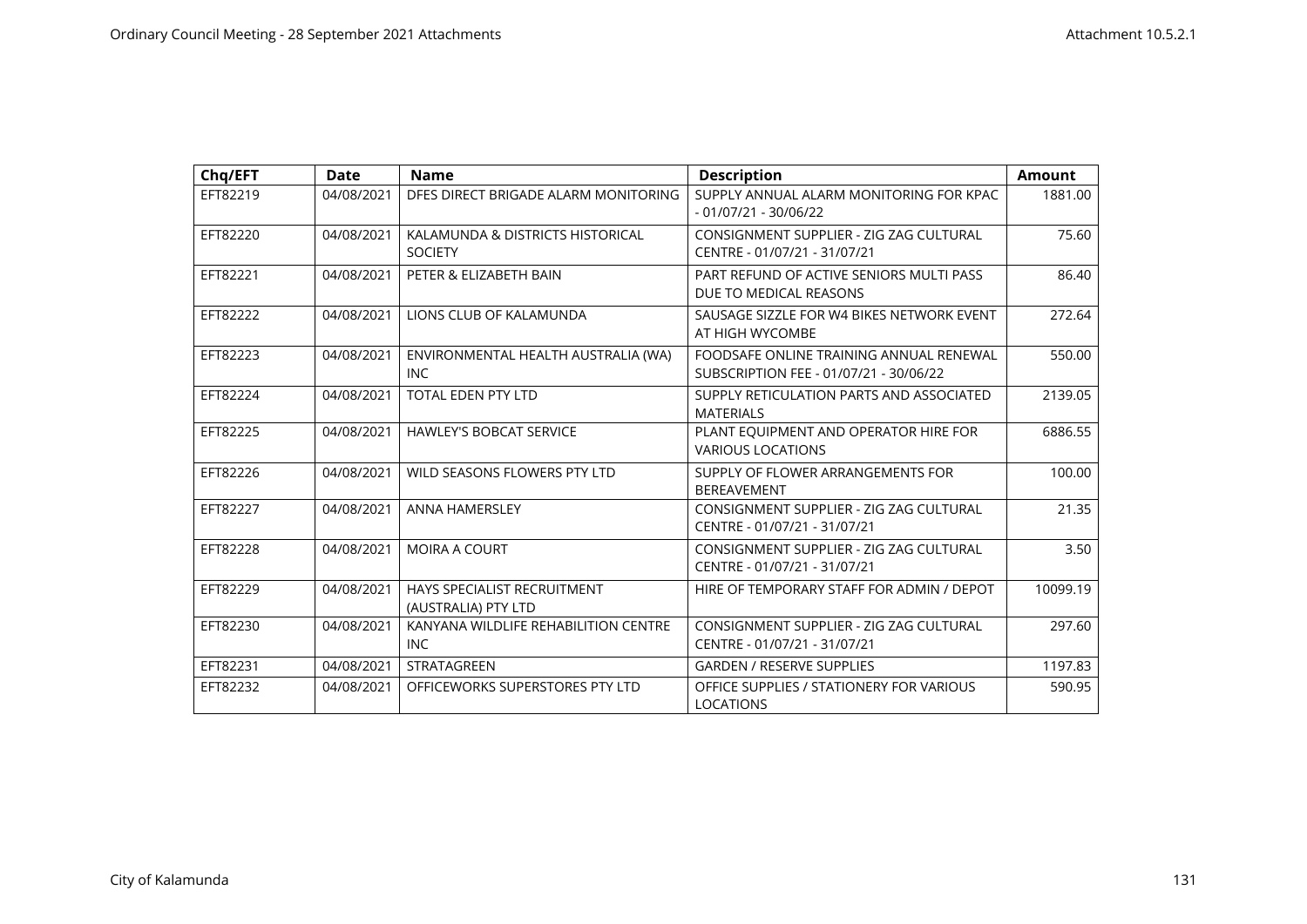| Chq/EFT  | <b>Date</b> | <b>Name</b>                                                                       | <b>Description</b>                                                                                     | <b>Amount</b> |
|----------|-------------|-----------------------------------------------------------------------------------|--------------------------------------------------------------------------------------------------------|---------------|
| EFT82233 | 04/08/2021  | <b>RECORDS AND INFORMATION</b><br>MANAGEMENT PROFESSIONALS<br>AUSTRALASIA (RIMPA) | RECORDS MANAGEMENT SUBSCRIPTION<br><b>RENEWAL FEE 2021/2022</b>                                        | 630.00        |
| EFT82234 | 04/08/2021  | <b>WOOLWORTHS GROUP LIMITED</b>                                                   | <b>GROCERY SUPPLIES</b>                                                                                | 934.00        |
| EFT82235 | 04/08/2021  | <b>HILLS GAS SUPPLY</b>                                                           | SUPPLY OF BOTTLED GAS FOR RAY OWEN<br><b>BASKETBALL COURTS</b>                                         | 100.00        |
| EFT82236 | 04/08/2021  | <b>GLENDA DAWN CHARLTON (PODIATRY)</b>                                            | PODIATRY SERVICES AT JACK HEALEY CENTRE                                                                | 887.30        |
| EFT82237 | 04/08/2021  | EASIFLEET MANAGEMENT                                                              | STAFF CONTRIBUTIONS TO NOVATED LEASES                                                                  | 6420.01       |
| EFT82238 | 04/08/2021  | ALLAN DAVIES & TREVOR CHUDLEIGH<br><b>ARCHITECTS</b>                              | ARCHITECTURAL CONSULTANCY SERVICES FOR<br>ADDITIONAL FEMALE CHANGEROOMS AT RAY<br><b>OWEN PAVILION</b> | 23507.00      |
| EFT82239 | 04/08/2021  | <b>TOM CAIRNS</b>                                                                 | CONSIGNMENT SUPPLIER - ZIG ZAG CULTURAL<br>CENTRE - 01/07/21 - 31/07/21                                | 8.40          |
| EFT82240 | 04/08/2021  | <b>SHIRLEY SPENCER</b>                                                            | CONSIGNMENT SUPPLIER - ZIG ZAG CULTURAL<br>CENTRE - 01/07/21 - 31/07/21                                | 37.80         |
| EFT82241 | 04/08/2021  | DRAINFLOW SERVICES PTY LTD                                                        | CLEANING / MAINTAINING STORM WATER<br>DRAINS AT VARIOUS LOCATIONS                                      | 18216.00      |
| EFT82242 | 04/08/2021  | <b>TRACEY BLENCOWE</b>                                                            | <b>HALL BOND REFUND</b>                                                                                | 200.00        |
| EFT82243 | 04/08/2021  | <b>JOHANNA LARKIN ART</b>                                                         | CONSIGNMENT SUPPLIER - ZIG ZAG CULTURAL<br>CENTRE - 01/07/21 - 31/07/21                                | 50.40         |
| EFT82244 | 04/08/2021  | CONTRAFLOW                                                                        | TRAFFIC MANAGEMENT AT LEWIS & WELSHPOOL<br><b>RD EAST WATTLE GROVE</b>                                 | 1510.88       |
| EFT82245 | 04/08/2021  | KOTT GUNNING LAWYERS                                                              | <b>LEGAL EXPENSES</b>                                                                                  | 415.36        |
| EFT82246 | 04/08/2021  | <b>CHRISTINE VITLER</b>                                                           | CONSIGNMENT SUPPLIER - ZIG ZAG CULTURAL<br>CENTRE - 01/07/21 - 31/07/21                                | 15.75         |
| EFT82247 | 04/08/2021  | <b>NANCY GILLESPIE</b>                                                            | CONSIGNMENT SUPPLIER - ZIG ZAG CULTURAL<br>CENTRE - 01/07/21 - 31/07/21                                | 7.00          |
| EFT82248 | 04/08/2021  | <b>BEAVER TREE SERVICES</b>                                                       | <b>GENERAL TREE SERVICES / UNDER POWERLINES</b><br>PRUNING FOR VARIOUS LOCATIONS                       | 5592.40       |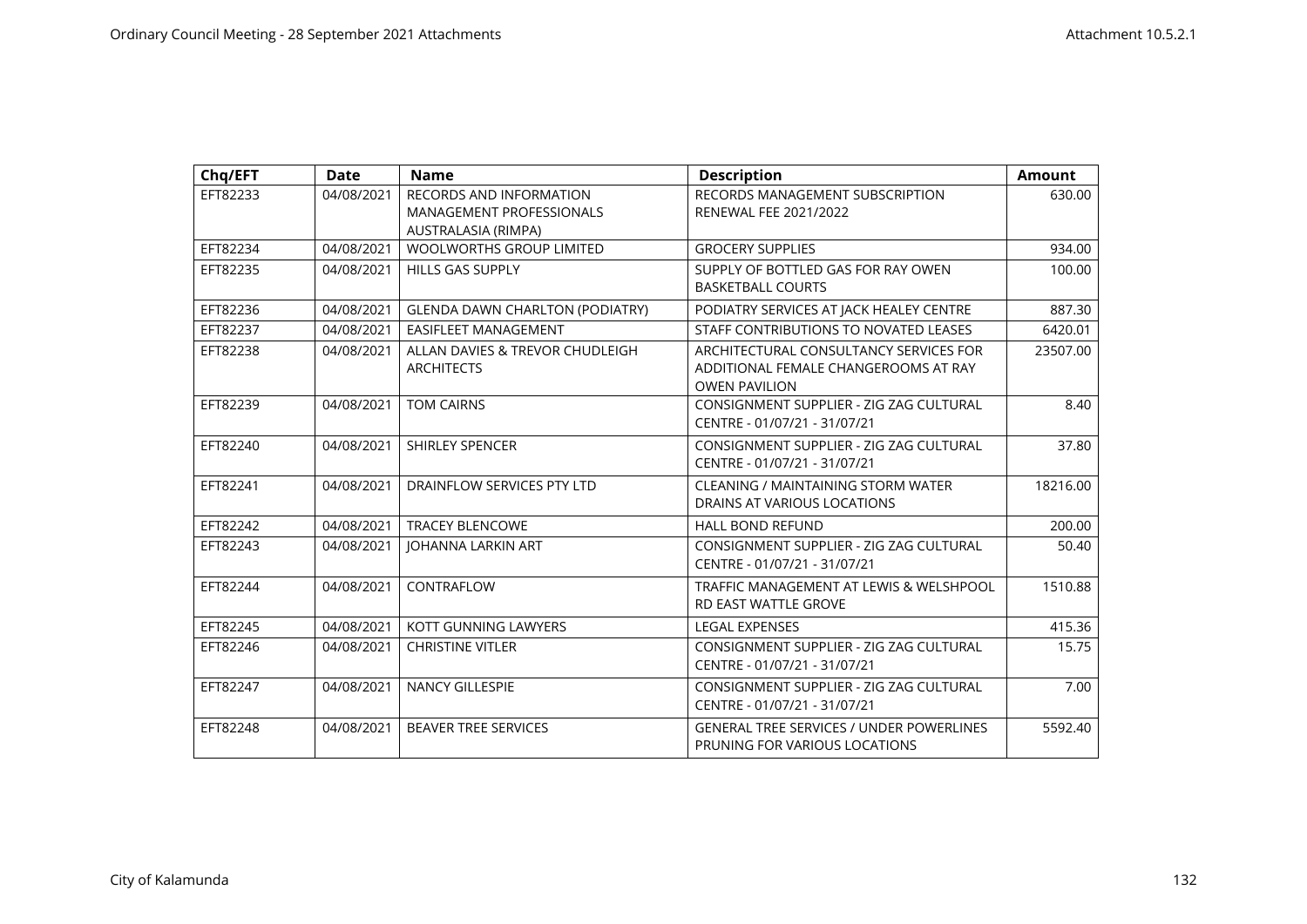| Chq/EFT  | <b>Date</b> | <b>Name</b>                                 | <b>Description</b>                                                                                              | <b>Amount</b> |
|----------|-------------|---------------------------------------------|-----------------------------------------------------------------------------------------------------------------|---------------|
| EFT82249 | 04/08/2021  | KARIN HOTCHKIN                              | CONSIGNMENT SUPPLIER - ZIG ZAG CULTURAL<br>CENTRE - 01/07/21 - 31/07/21                                         | 32.90         |
| EFT82250 | 04/08/2021  | ALISON MULCAHY                              | CONSIGNMENT SUPPLIER - ZIG ZAG CULTURAL<br>CENTRE - 01/07/21 - 31/07/21                                         | 22.40         |
| EFT82251 | 04/08/2021  | THE PETAL PRESS                             | CONSIGNMENT SUPPLIER - ZIG ZAG CULTURAL<br>CENTRE - 01/07/21 - 31/07/21                                         | 17.50         |
| EFT82252 | 04/08/2021  | <b>CLAIRE O'NEILL - CLAIRE'S EMBROIDERY</b> | CONSIGNMENT SUPPLIER - ZIG ZAG CULTURAL<br>CENTRE - 01/07/21 - 31/07/21                                         | 36.40         |
| EFT82253 | 04/08/2021  | PETER FALCONER                              | CONSIGNMENT SUPPLIER - ZIG ZAG CULTURAL<br>CENTRE - 01/07/21 - 31/07/21                                         | 35.00         |
| EFT82254 | 04/08/2021  | <b>MARY FORWARD</b>                         | CONSIGNMENT SUPPLIER - ZIG ZAG CULTURAL<br>CENTRE - 01/07/21 - 31/07/21                                         | 80.50         |
| EFT82255 | 04/08/2021  | KALAMUNDA ELECTRICS                         | ELECTRICAL REPAIRS / MAINTENANCE FOR<br><b>VARIOUS LOCATIONS</b>                                                | 71.50         |
| EFT82256 | 04/08/2021  | THE ARTFUL FLOWE - FELICIA LOWE             | CONSIGNMENT SUPPLIER - ZIG ZAG CULTURAL<br>CENTRE - 01/07/21 - 31/07/21                                         | 18.20         |
| EFT82257 | 04/08/2021  | AAAC TOWING PTY LTD                         | <b>TOWING SERVICES FEES</b>                                                                                     | 324.50        |
| EFT82258 | 04/08/2021  | <b>DAVID GREEN</b>                          | CONSIGNMENT SUPPLIER - ZIG ZAG CULTURAL<br>CENTRE - 01/07/21 - 31/07/21                                         | 17.50         |
| EFT82259 | 04/08/2021  | KEVIN JOHN WIBBERLEY                        | <b>RATES REFUND</b>                                                                                             | 603.31        |
| EFT82260 | 04/08/2021  | JAYE SHAREE HICKS                           | CONSIGNMENT SUPPLIER - ZIG ZAG CULTURAL<br>CENTRE - 01/07/21 - 31/07/21                                         | 1.75          |
| EFT82261 | 04/08/2021  | ASHIAD PTY LTD T/A CUROST MILK SUPPLY       | MILK SUPPLY FOR ADMINISTRATION CENTRE<br>AND OPERATIONS CENTRE                                                  | 126.41        |
| EFT82262 | 04/08/2021  | <b>HAS EARTHMOVING</b>                      | PROGRESS CLAIM # 2 - #3427 MAIDA VALE OFF<br>RAMP, ROUNDABOUT CONSTRUCTION AND<br><b>ASSOCIATED CIVIL WORKS</b> | 95666.49      |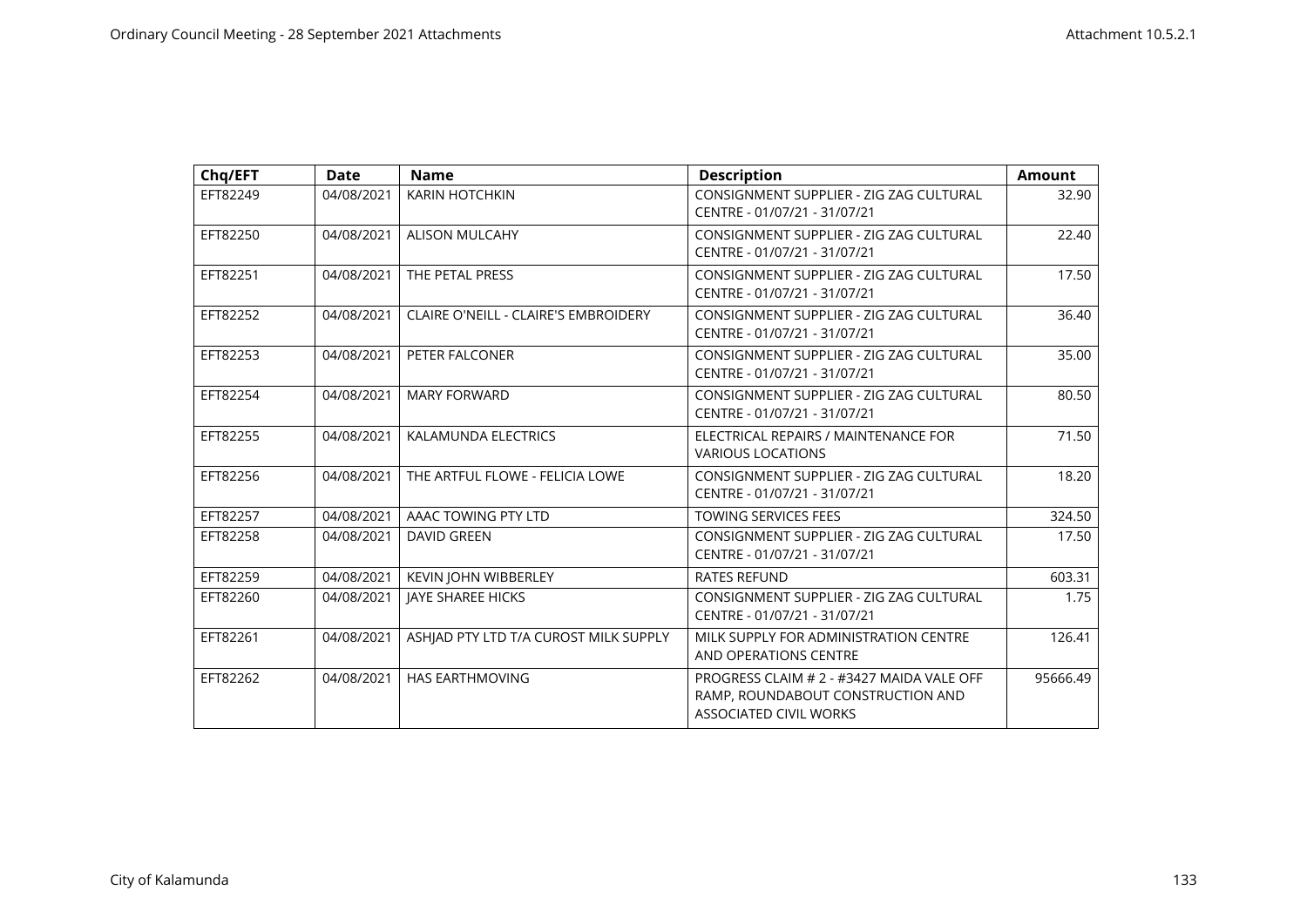| Chq/EFT  | <b>Date</b> | <b>Name</b>                         | <b>Description</b>                                                      | <b>Amount</b> |
|----------|-------------|-------------------------------------|-------------------------------------------------------------------------|---------------|
| EFT82263 | 04/08/2021  | <b>MAVIS PASKULICH</b>              | CONSIGNMENT SUPPLIER - ZIG ZAG CULTURAL<br>CENTRE - 01/07/21 - 31/07/21 | 203.70        |
| EFT82264 | 04/08/2021  | OFF PEN PUBLISHING - BETH BAKER     | CONSIGNMENT SUPPLIER - ZIG ZAG CULTURAL<br>CENTRE - 01/07/21 - 31/07/21 | 53.55         |
| EFT82265 | 04/08/2021  | <b>KACEY WADDINGTON</b>             | <b>KEY &amp; HALL BOND REFUND</b>                                       | 450.00        |
| EFT82266 | 04/08/2021  | <b>BALLIGART - HELEN LOCK</b>       | CONSIGNMENT SUPPLIER - ZIG ZAG CULTURAL<br>CENTRE - 01/07/21 - 31/07/21 | 93.80         |
| EFT82267 | 04/08/2021  | <b>FLEETCARE PTY LTD</b>            | STAFF CONTRIBUTIONS TO NOVATED LEASES                                   | 9027.05       |
| EFT82268 | 04/08/2021  | <b>VINCENZA BORGIA</b>              | <b>KEY &amp; HALL BOND REFUND</b>                                       | 550.00        |
| EFT82269 | 04/08/2021  | PETER WEBB                          | CONSIGNMENT SUPPLIER - ZIG ZAG CULTURAL<br>CENTRE - 01/07/21 - 31/07/21 | 26.53         |
| EFT82270 | 04/08/2021  | <b>BRENDAS CLAY CRAFT</b>           | CONSIGNMENT SUPPLIER - ZIG ZAG CULTURAL<br>CENTRE - 01/07/21 - 31/07/21 | 14.00         |
| EFT82271 | 04/08/2021  | <b>IRENE YOUNG</b>                  | CONSIGNMENT SUPPLIER - ZIG ZAG CULTURAL<br>CENTRE - 01/07/21 - 31/07/21 | 15.40         |
| EFT82272 | 04/08/2021  | NICKY WINTER - KASZAZZ IN KALAMUNDA | CONSIGNMENT SUPPLIER - ZIG ZAG CULTURAL<br>CENTRE - 01/07/21 - 31/07/21 | 40.60         |
| EFT82273 | 04/08/2021  | THE LUCKY CHARM                     | NEWSPAPERS / MAGAZINES SUPPLIES FOR<br>KALAMUNDA LIBRARY                | 33.95         |
| EFT82274 | 04/08/2021  | <b>FOREST FAERY APOTHECARY</b>      | CONSIGNMENT SUPPLIER - ZIG ZAG CULTURAL<br>CENTRE - 01/07/21 - 31/07/21 | 43.40         |
| EFT82275 | 04/08/2021  | <b>FRAMES OF THE FOREST</b>         | CONSIGNMENT SUPPLIER - ZIG ZAG CULTURAL<br>CENTRE - 01/07/21 - 31/07/21 | 175.00        |
| EFT82276 | 04/08/2021  | <b>LINDA STANLEY</b>                | CONSIGNMENT SUPPLIER - ZIG ZAG CULTURAL<br>CENTRE - 01/07/21 - 31/07/21 | 24.50         |
| EFT82277 | 04/08/2021  | ROSEMARY (ROSE) HANCOCK             | CONSIGNMENT SUPPLIER - ZIG ZAG CULTURAL<br>CENTRE - 01/07/21 - 31/07/21 | 6.86          |
| EFT82278 | 04/08/2021  | ACADEMY OF DANCE AND ELEGANCE       | <b>HALL BOND REFUND</b>                                                 | 400.00        |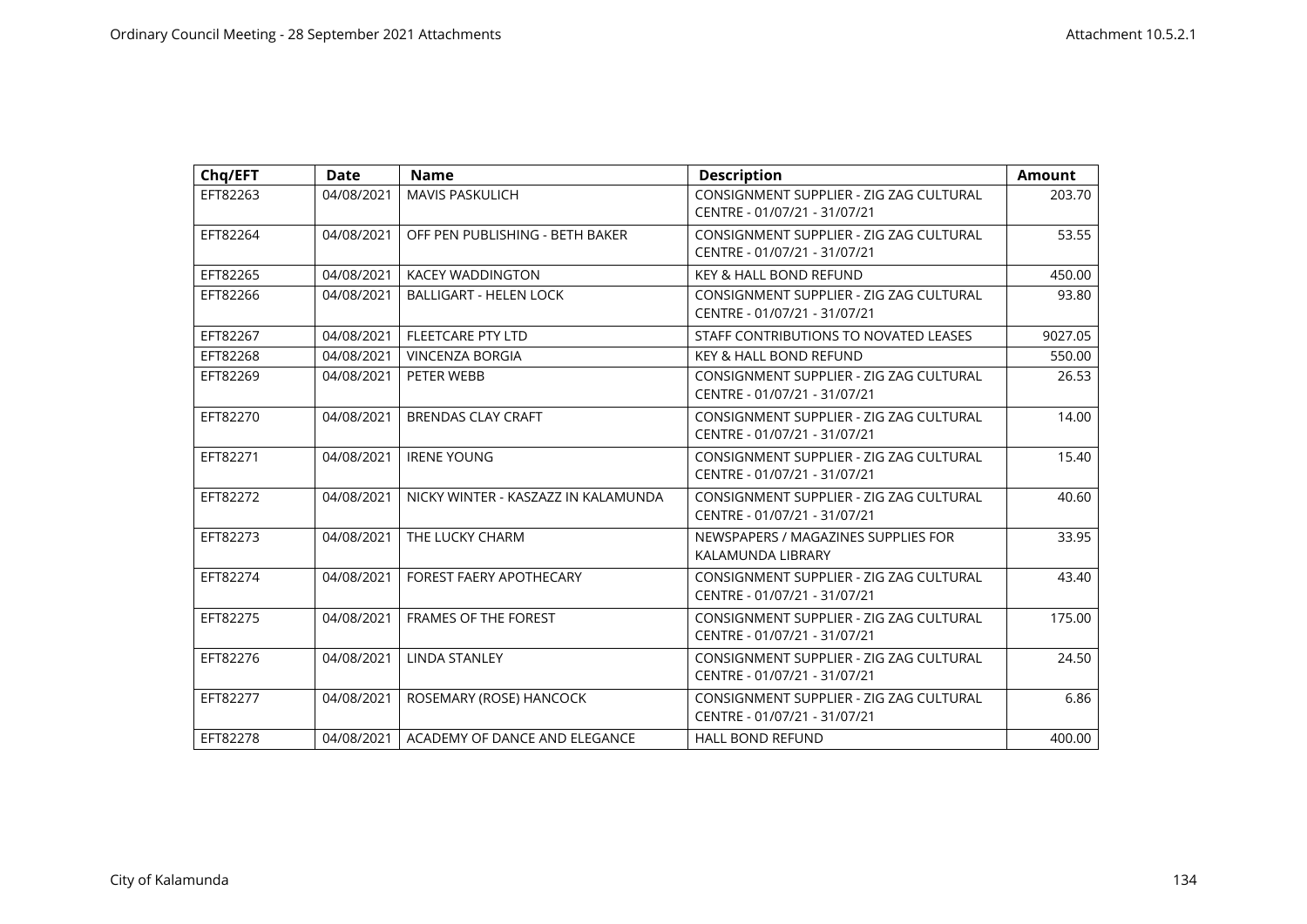| Chq/EFT  | <b>Date</b> | <b>Name</b>                                              | <b>Description</b>                                                                                    | <b>Amount</b> |
|----------|-------------|----------------------------------------------------------|-------------------------------------------------------------------------------------------------------|---------------|
| EFT82279 | 04/08/2021  | <b>MARTIN &amp; TONI STANLEY</b>                         | JUMP START INTRO PROGRAM REFUND DUE TO<br><b>CHILD INJURY</b>                                         | 76.50         |
| EFT82280 | 04/08/2021  | <b>TREASURES OF AUSTRALIA</b>                            | CONSIGNMENT SUPPLIER - ZIG ZAG CULTURAL<br>CENTRE - 01/07/21 - 31/07/21                               | 76.79         |
| EFT82281 | 04/08/2021  | SIMON PAUL & JASMYNE AMY<br>SUMMERFIELD                  | <b>RATES REFUND</b>                                                                                   | 297.59        |
| EFT82282 | 04/08/2021  | <b>ENTIRE FIRE MANAGEMENT</b>                            | PARKLAND RESERVE MAINTENANCE AT 62<br>KALAMATTA WAY GOOSEBERRY HILL                                   | 33880.00      |
| EFT82283 | 04/08/2021  | <b>SALLY EDMONDS ART</b>                                 | CONSIGNMENT SUPPLIER - ZIG ZAG CULTURAL<br>CENTRE - 01/07/21 - 31/07/21                               | 33.60         |
| EFT82284 | 04/08/2021  | <b>AURORA ABRAHAM</b>                                    | JAYDA & HALLEE ROSE STORY TIMES FOR NAIDOC<br><b>WEEK 2021</b>                                        | 1000.00       |
| EFT82285 | 04/08/2021  | DOWSING GROUP PTY LTD                                    | SUPPLY & LAY CONCRETE PATHWAYS,<br><b>MAINTENANCE &amp; MISC WORKS AT VARIOUS</b><br><b>LOCATIONS</b> | 46018.59      |
| EFT82286 | 04/08/2021  | ABORIGINAL PRODUCTIONS &<br><b>PROMOTIONS</b>            | FEE FOR NAIDOC STORYTELLING WITH ALTON<br><b>WALLEY</b>                                               | 400.00        |
| EFT82287 | 04/08/2021  | <b>2TONE AUTO DETAILING</b>                              | CLEANING AND DETAILING OF THE CITY'S BUS                                                              | 200.00        |
| EFT82288 | 04/08/2021  | <b>JACKIE WHITEHEAD</b>                                  | CONSIGNMENT SUPPLIER - ZIG ZAG CULTURAL<br>CENTRE - 01/07/21 - 31/07/21                               | 10.50         |
| EFT82289 | 04/08/2021  | DANCE MASTERS INTERNATIONAL<br><b>ASSOCIATION (DMIA)</b> | <b>HALL BOND REFUND</b>                                                                               | 400.00        |
| EFT82290 | 04/08/2021  | <b>ALASTAIR TAYLOR</b>                                   | CONSIGNMENT SUPPLIER - ZIG ZAG CULTURAL<br>CENTRE - 01/07/21 - 31/07/21                               | 12.18         |
| EFT82291 | 04/08/2021  | SYLVANA DOUGLAS                                          | CONSIGNMENT SUPPLIER - ZIG ZAG CULTURAL<br>CENTRE - 01/07/21 - 31/07/21                               | 5.60          |
| EFT82292 | 04/08/2021  | ROSS MONTGOMERY T/AS PAYSAGE<br>PLANDSCAPES              | PROFESSIONAL ADVICE - DESIGN ADVISORY<br>COMMITTEE - JULY 2021                                        | 800.00        |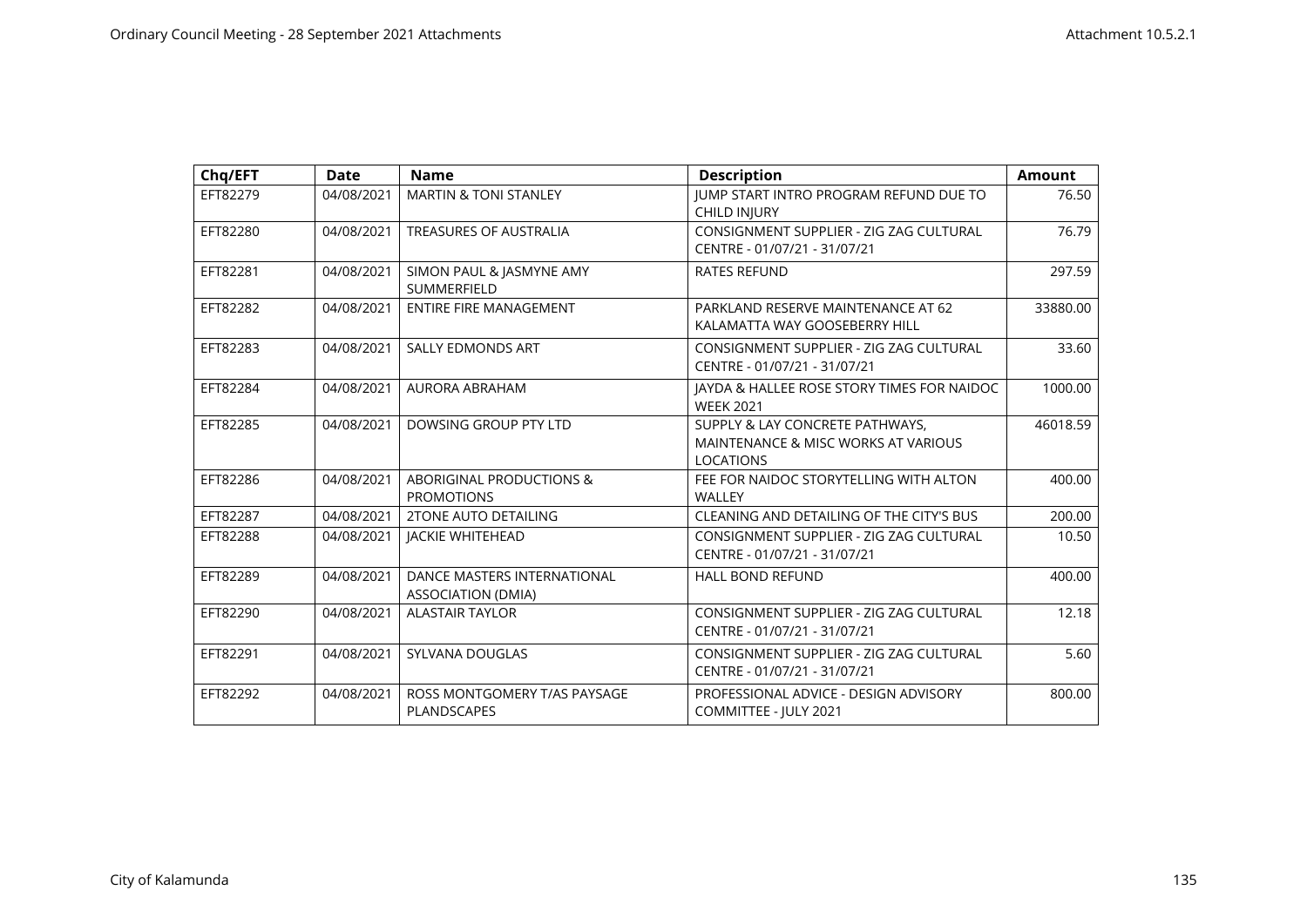| Chq/EFT  | <b>Date</b> | <b>Name</b>                                                     | <b>Description</b>                                                                                  | <b>Amount</b> |
|----------|-------------|-----------------------------------------------------------------|-----------------------------------------------------------------------------------------------------|---------------|
| EFT82293 | 04/08/2021  | TUMBLE TOTS PARTY AND TOY HIRE                                  | HIRE FEES FOR TODDLERS PLAY EQUIPMENT AT<br>LINCOLN RESERVE OPENING                                 | 428.40        |
| EFT82294 | 04/08/2021  | A PROUD LANDMARK PTY LTD                                        | SUPPLY AND INSTALL SOFTFALL PINE CHIP<br>MULCH FOR MELOWAY DRIVE, MAIDA VALE PARK<br><b>UPGRADE</b> | 3960.00       |
| EFT82295 | 04/08/2021  | ORACLE CUSTOMER MANAGEMENT<br>SOLUTIONS PTY LTD T/AS ORACLE CMS | ORACLE CUSTOMER MANAGEMENT SOLUTIONS -<br>AFTER HOURS SERVICE MAY-JULY 21                           | 2060.43       |
| EFT82296 | 04/08/2021  | DENNI LAKOVSKI & LATISHA JACOBSON                               | <b>RATES REFUND</b>                                                                                 | 2000.00       |
| EFT82297 | 04/08/2021  | <b>MAHARI</b>                                                   | CONSIGNMENT SUPPLIER - ZIG ZAG CULTURAL<br>CENTRE - 01/07/21 - 31/07/21                             | 99.40         |
| EFT82298 | 04/08/2021  | WALKINGTWOBYTWO                                                 | CONSIGNMENT SUPPLIER - ZIG ZAG CULTURAL<br>CENTRE - 01/07/21 - 31/07/21                             | 38.36         |
| EFT82299 | 04/08/2021  | <b>STUDIO SHEVA</b>                                             | CONSIGNMENT SUPPLIER - ZIG ZAG CULTURAL<br>CENTRE - 01/07/21 - 31/07/21                             | 77.35         |
| EFT82300 | 04/08/2021  | PAULINE NICE PHOTOGRAPHY                                        | CONSIGNMENT SUPPLIER - ZIG ZAG CULTURAL<br>CENTRE - 01/07/21 - 31/07/21                             | 109.20        |
| EFT82301 | 04/08/2021  | <b>HILLS MOTO &amp; MOWERS WA</b>                               | PLANT / VEHICLE PARTS                                                                               | 77.30         |
| EFT82302 | 04/08/2021  | SARAH CARLTON ART                                               | CONSIGNMENT SUPPLIER - ZIG ZAG CULTURAL<br>CENTRE - 01/07/21 - 31/07/21                             | 46.20         |
| EFT82303 | 04/08/2021  | FRIENDS OF THE WESTERN SWAMP<br><b>TORTOISE</b>                 | CONSIGNMENT SUPPLIER - ZIG ZAG CULTURAL<br>CENTRE - 01/07/21 - 31/07/21                             | 27.30         |
| EFT82304 | 04/08/2021  | <b>STACY GARDOLL ART</b>                                        | CONSIGNMENT SUPPLIER - ZIG ZAG CULTURAL<br>CENTRE - 01/07/21 - 31/07/21                             | 24.15         |
| EFT82305 | 04/08/2021  | PERTH GHAZNI INCORPORATED<br><b>ASSOCIATION</b>                 | KEY & HALL HIRE REFUND INCLUDING HALL HIRE<br><b>FEES REFUND</b>                                    | 983.30        |
| EFT82306 | 04/08/2021  | SANDIA FEHRMAN                                                  | KEY & HALL HIRE REFUND INCLUDING HALL HIRE<br><b>FEES REFUND</b>                                    | 462.00        |
| EFT82307 | 04/08/2021  | <b>CLARE JOHNSTON</b>                                           | CONSIGNMENT SUPPLIER - ZIG ZAG CULTURAL<br>CENTRE - 01/07/21 - 31/07/21                             | 165.90        |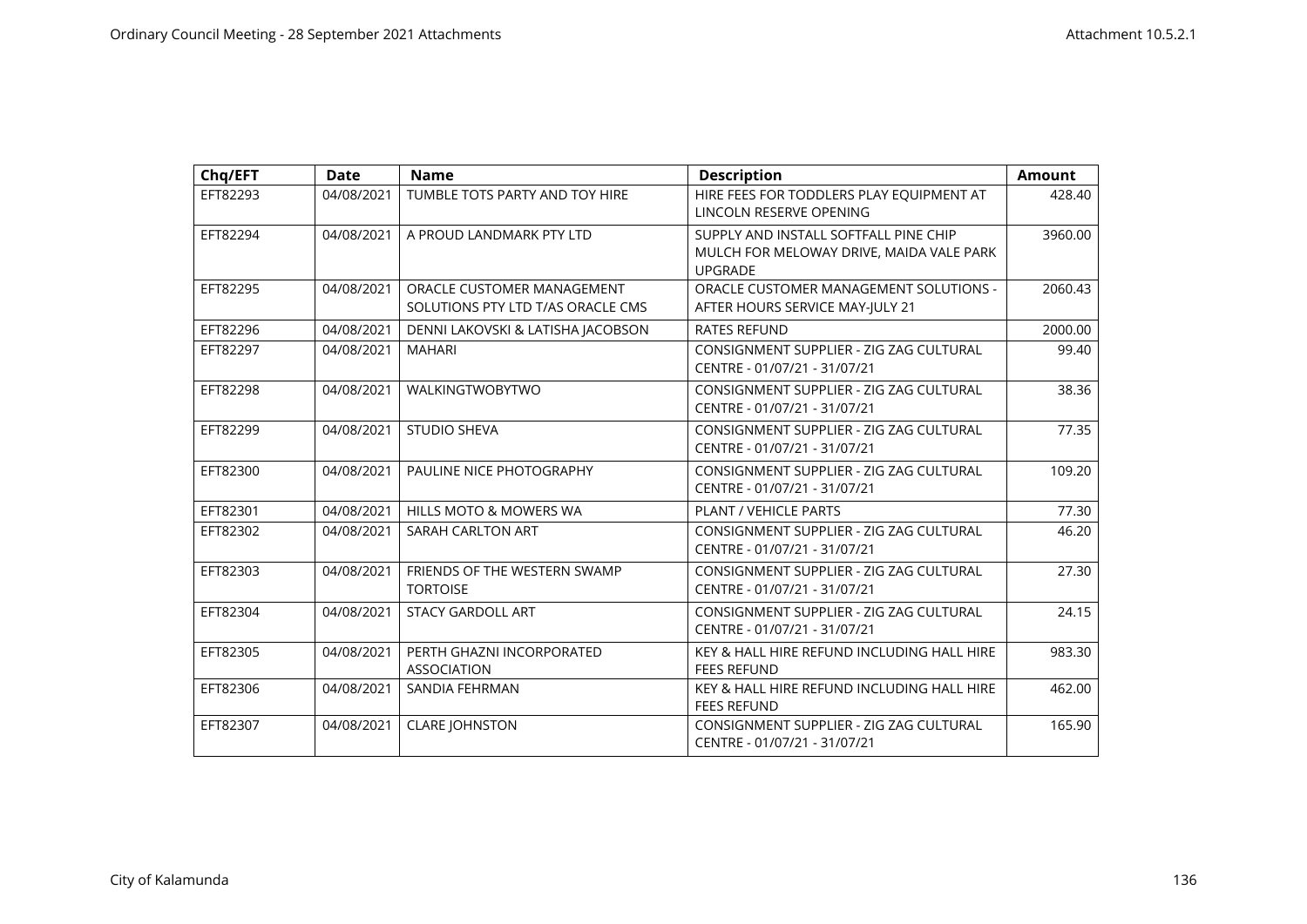| Chq/EFT  | <b>Date</b> | <b>Name</b>                                         | <b>Description</b>                                                                                          | <b>Amount</b> |
|----------|-------------|-----------------------------------------------------|-------------------------------------------------------------------------------------------------------------|---------------|
| EFT82308 | 04/08/2021  | <b>GLOBAL GUMNUTS &amp; NURSERY</b>                 | CONSIGNMENT SUPPLIER - ZIG ZAG CULTURAL<br>CENTRE - 01/07/21 - 31/07/21                                     | 7.63          |
| EFT82309 | 04/08/2021  | PERTH ACCESS CONTROL AND SECURITY                   | MAINTENACE / REPAIRS TO CCTV & ACCESS<br>CONTROL SYSTEMS AT ADMIN BUILDING                                  | 478.50        |
| EFT82310 | 04/08/2021  | MARSHALL'S WESTERN AUSTRALIAN HONEY                 | CONSIGNMENT SUPPLIER - ZIG ZAG CULTURAL<br>CENTRE - 01/07/21 - 31/07/21                                     | 187.60        |
| EFT82311 | 04/08/2021  | AQUA RESEARCH AND MONITORING<br><b>SERVICES</b>     | CONSIGNMENT SUPPLIER - ZIG ZAG CULTURAL<br>CENTRE - 01/07/21 - 31/07/21                                     | 49.00         |
| EFT82312 | 04/08/2021  | <b>LEAH DESMAY</b>                                  | CONSIGNMENT SUPPLIER - ZIG ZAG CULTURAL<br>CENTRE - 01/07/21 - 31/07/21                                     | 36.75         |
| EFT82313 | 04/08/2021  | <b>FUNDANGOS</b>                                    | FACE PAINTING AT LINCOLN RESERVE OPENING                                                                    | 185.00        |
| EFT82314 | 04/08/2021  | <b>WARRANG-BRIDIL</b>                               | NAIDOC OPENING EVENT AT ZIG ZAG GALLERY<br>AND CLOSING EVENT AT MAAMBA RESERVE                              | 1000.00       |
| EFT82315 | 04/08/2021  | THE HUMAN CONNECTION                                | FACILIATION OF THE PRESIDENT FORUM ON THE<br>22 JULY AT THE CITYS ADMINISTRATION<br><b>BUILDING</b>         | 1045.00       |
| EFT82316 | 04/08/2021  | AUSTRALIAN ENVIRONMENTAL AUDITORS<br>PTY LTD        | <b>AUDITOR ASSISTANT - UNDERTAKE TENDER</b><br>REVIEW - DAWSON AVENUE & PIONEER PARK<br><b>FORRESTFIELD</b> | 1579.93       |
| EFT82317 | 04/08/2021  | <b>INNOVYZE PTY LTD</b>                             | XPSTORM COMPLETE BUNDLE SA INFOCARE<br>RENEWAL - 31/08/21 - 30/08/22                                        | 7750.60       |
| EFT82318 | 04/08/2021  | <b>BARBARA KELLY</b>                                | CONSIGNMENT SUPPLIER - ZIG ZAG CULTURAL<br>CENTRE - 01/07/21 - 31/07/21                                     | 9.10          |
| EFT82319 | 04/08/2021  | <b>BOS CIVIL PTY LTD</b>                            | FINAL PAYMENT - JUNE 2021 - PLOVER ROAD<br><b>UPGRADE</b>                                                   | 5639.46       |
| EFT82320 | 04/08/2021  | CARROL DUNFORD PREVIOUSLY BURIED<br><b>TREASURE</b> | CONSIGNMENT SUPPLIER - ZIG ZAG CULTURAL<br>CENTRE - 01/07/21 - 31/07/21                                     | 29.40         |
| EFT82321 | 04/08/2021  | <b>LOOSE THREADS COLLECTIVE</b>                     | CONSIGNMENT SUPPLIER - ZIG ZAG CULTURAL<br>CENTRE - 01/07/21 - 31/07/21                                     | 17.50         |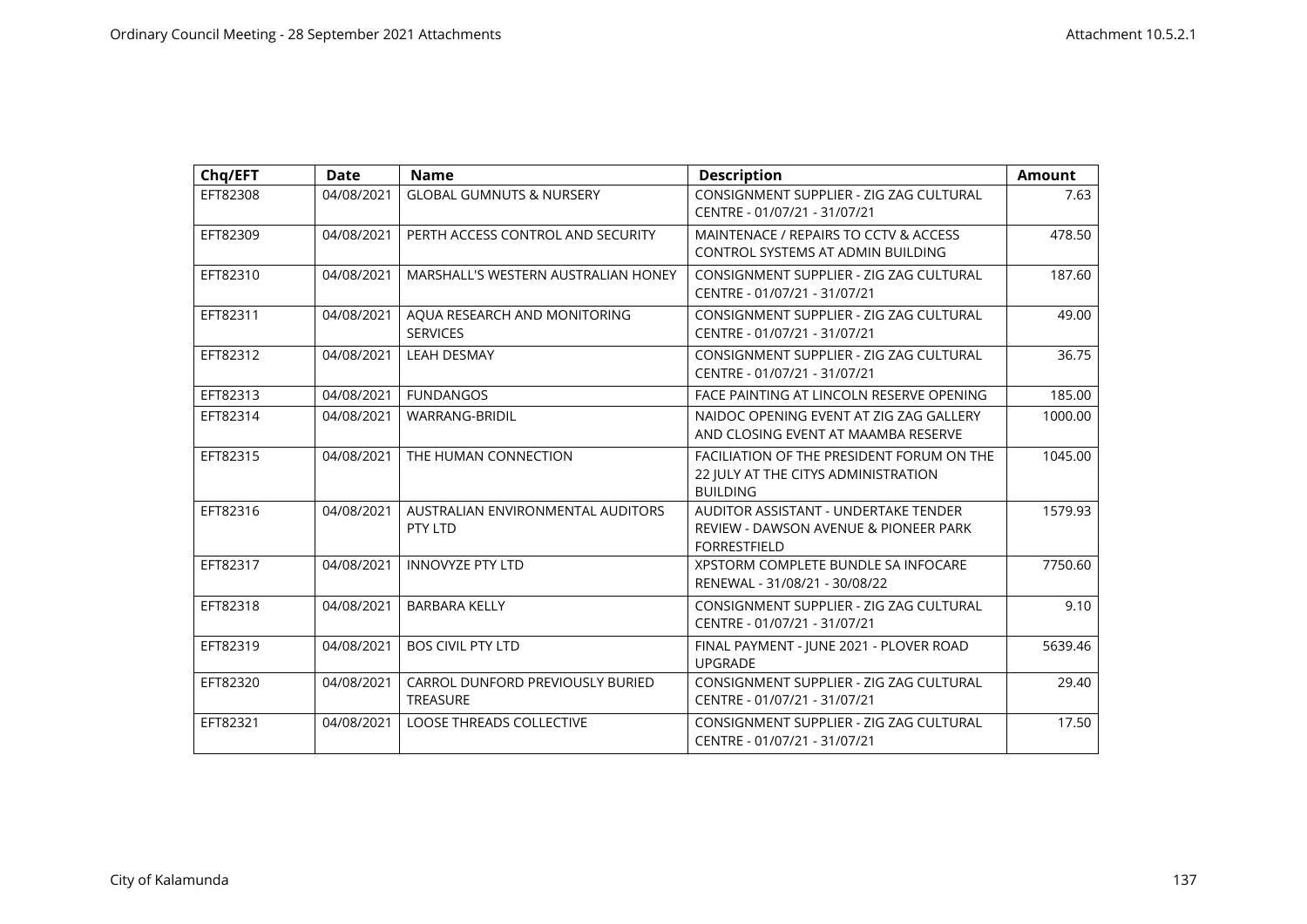| Chq/EFT  | <b>Date</b> | <b>Name</b>                                                               | <b>Description</b>                                                                                               | <b>Amount</b> |
|----------|-------------|---------------------------------------------------------------------------|------------------------------------------------------------------------------------------------------------------|---------------|
| EFT82322 | 04/08/2021  | DEBBIE COLLINS PHOTOGRAPHY                                                | CONSIGNMENT SUPPLIER - ZIG ZAG CULTURAL<br>CENTRE - 01/07/21 - 31/07/21                                          | 8.40          |
| EFT82323 | 04/08/2021  | CHARON OLSEN T/A GARDEN STYLE<br><b>LANDSCAPE SERVICES</b>                | PROJECT SUPPORT TO PARKS AND<br>ENVIRONMENTAL SERVICES TEAM - JULY 2021                                          | 3873.10       |
| EFT82324 | 04/08/2021  | <b>WENDY PORTER</b>                                                       | CONSIGNMENT SUPPLIER - ZIG ZAG CULTURAL<br>CENTRE - 01/07/21 - 31/07/21                                          | 28.00         |
| EFT82325 | 04/08/2021  | NARAVNA COLLECTIVE                                                        | CONSIGNMENT SUPPLIER - ZIG ZAG CULTURAL<br>CENTRE - 01/07/21 - 31/07/21                                          | 37.80         |
| EFT82326 | 04/08/2021  | <b>ECOBEETLE</b>                                                          | CONSIGNMENT SUPPLIER - ZIG ZAG CULTURAL<br>CENTRE - 01/07/21 - 31/07/21                                          | 26.60         |
| EFT82327 | 04/08/2021  | AUSTRALIAN LABORATORY SERVICE PTY LTD                                     | HYDROCARBON TESTING FOR CURTIN STUDENT<br>WATER OUALITY INVESTIGATION PROJECT                                    | 450.56        |
| EFT82328 | 04/08/2021  | <b>NEIL GRAY</b>                                                          | CONSIGNMENT SUPPLIER - ZIG ZAG CULTURAL<br>CENTRE - 01/07/21 - 31/07/21                                          | 18.90         |
| EFT82329 | 04/08/2021  | <b>KRYSTAL MACKAY</b>                                                     | <b>KEY &amp; HALL BOND REFUND</b>                                                                                | 450.00        |
| EFT82330 | 04/08/2021  | <b>CLAUDIA MILLARD</b>                                                    | <b>KEY &amp; HALL BOND REFUND</b>                                                                                | 1050.00       |
| EFT82331 | 04/08/2021  | EASTERN HILLS CHAINSAWS & MOWERS PTY<br><b>LTD</b>                        | SUPPLY AND DELIVERY OF CHAINSAW AND<br>MOWER PARTS AS REQUIRED                                                   | 724.00        |
| EFT82332 | 04/08/2021  | <b>PARIS PRYOR</b>                                                        | SALE OF ARTWORK - NAIDOC - HEAL COUNTRY<br><b>EXHIBITION</b>                                                     | 245.00        |
| EFT82333 | 04/08/2021  | <b>TRAYD AUSTRALIA</b>                                                    | DEVELOPMENT APPLICATION FEES REFUND -<br>FEES PAID TWICE - DA21/0344 - 857 ABERNETHY<br><b>ROAD FORRESTFIELD</b> | 312.44        |
| EFT82334 | 04/08/2021  | RACHEL GRAINGER                                                           | <b>KEY &amp; HALL BOND REFUND</b>                                                                                | 450.00        |
| EFT82335 | 18/08/2021  | <b>TOLL TRANSPORT PTY LTD</b>                                             | <b>COURIER FEES</b>                                                                                              | 13.05         |
| EFT82336 | 18/08/2021  | WEX AUSTRALIA PTY LTD - WRIGHT EXPRESS<br><b>FUEL CARDS AUSTRALIA LTD</b> | FUEL - PERIOD ENDING 16/08/21                                                                                    | 825.17        |
| EFT82337 | 18/08/2021  | PFD FOOD SERVICES - HOLLIER DICKSONS                                      | KIOSK SUPPLIES FOR HARTFIELD PARK<br><b>RECREATION CENTRE</b>                                                    | 447.35        |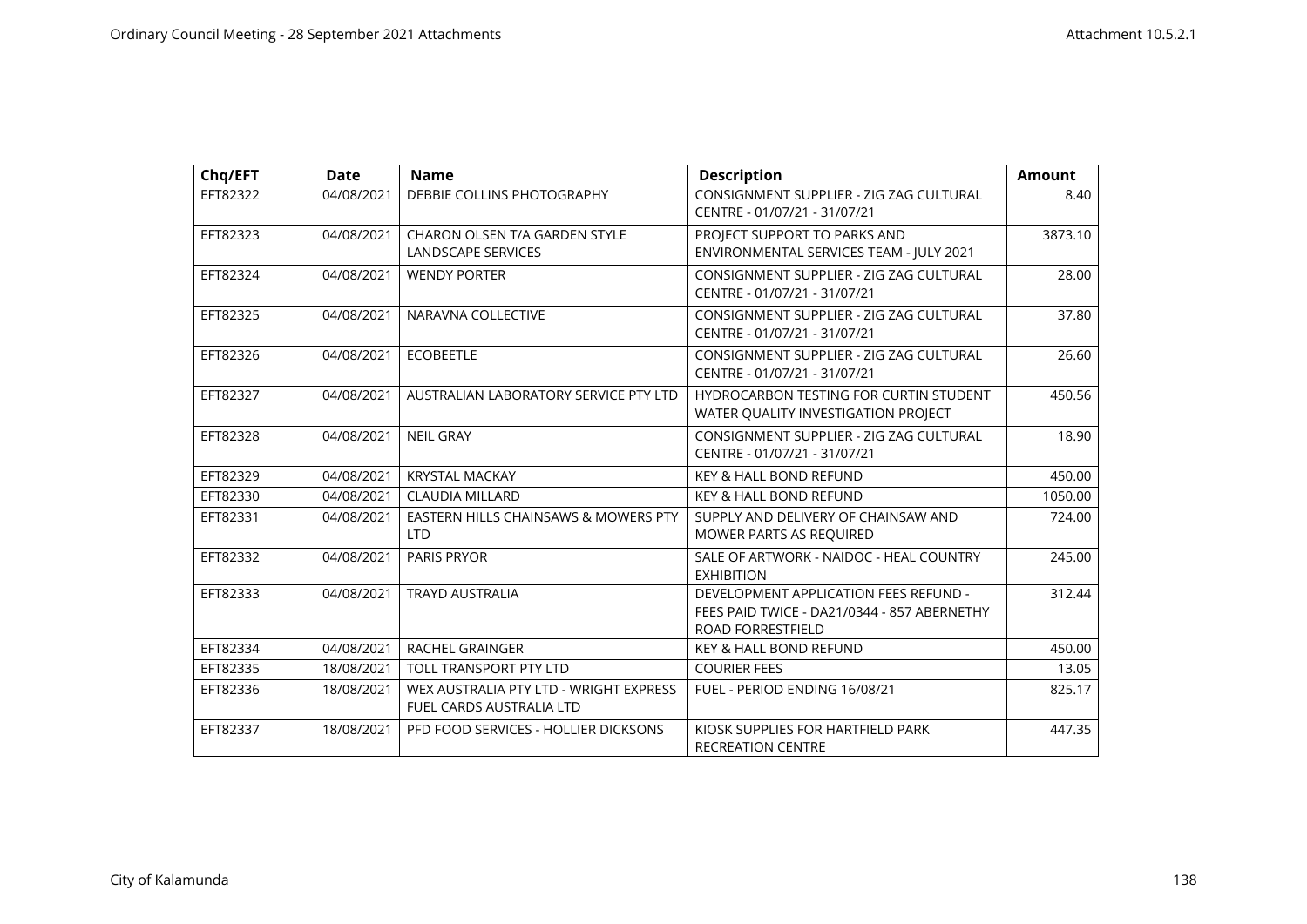| Chq/EFT  | <b>Date</b> | <b>Name</b>                                             | <b>Description</b>                                                                                                                                                    | <b>Amount</b> |
|----------|-------------|---------------------------------------------------------|-----------------------------------------------------------------------------------------------------------------------------------------------------------------------|---------------|
| EFT82338 | 18/08/2021  | <b>JOHN HUGHES GROUP</b>                                | SUPPLY & DELIVERY OF 1 X NEW FORD RANGER<br>UTE 4 X2 DUAL CAB                                                                                                         | 34312.16      |
| EFT82339 | 18/08/2021  | NEVERFAIL SPRINGWATERLTD<br>(FORRESTFIELD LIB)          | BOTTLED WATER SUPPLIES / MAINTENANCE FOR<br><b>FORRESTFIELD LIBRARY</b>                                                                                               | 135.51        |
| EFT82340 | 18/08/2021  | ID CONSULTING PTY LTD (INFORMED<br><b>DECISIONS</b>     | ECONOMY.ID YEARLY SUBSCRIPTION FEE FROM<br>01/07/21 - 30/06/22 & QUARTERLY<br>SUBSCRIPTION FEE FOR FORECAST.ID, PROFILE.ID<br>& ATLAS.ID - PERIOD 01/07/21 - 30/09/21 | 20680.00      |
| EFT82341 | 18/08/2021  | VIP CARPET AND UPHOLSTERY CLEANING<br><b>SERVICE</b>    | CARPET CLEANING AT VARIOUS LOCATIONS                                                                                                                                  | 990.00        |
| EFT82342 | 18/08/2021  |                                                         | EFT CANCELLED                                                                                                                                                         |               |
| EFT82343 | 18/08/2021  | YASANTHA LAKMAL GALAPPATHTHI                            | REFUND FOR OVERPAYMENT OF INFRINGEMENT<br>NOTICE - RN BPT-15766926542                                                                                                 | 20.00         |
| EFT82344 | 18/08/2021  | <b>BROWNES DAIRY - ADMIN</b>                            | MILK SUPPLY FOR ADMIN BUILDING                                                                                                                                        | 36.32         |
| EFT82345 | 18/08/2021  | PULTENEY HOLDINGS PTY LTD                               | <b>RATES REFUND</b>                                                                                                                                                   | 969.86        |
| EFT82346 | 18/08/2021  | <b>JACQUELYN SCOTT</b>                                  | PART DOG STERIALIZATION FEE                                                                                                                                           | 75.00         |
| EFT82347 | 18/08/2021  | <b>LESLEY BOYD</b>                                      | COUNCILLOR ALLOWANCE - 01/08/21 - 31/08/21                                                                                                                            | 2231.67       |
| EFT82348 | 18/08/2021  | KATHLEEN (KATHY) RITCHIE                                | COUNCILLOR ALLOWANCE - 01/08/21 - 31/08/21                                                                                                                            | 2231.67       |
| EFT82349 | 18/08/2021  | <b>LISA COOPER</b>                                      | COUNCILLOR ALLOWANCE - 01/08/21 - 31/08/21                                                                                                                            | 2131.67       |
| EFT82350 | 18/08/2021  | <b>AUSTRALIAN SERVICES UNION</b>                        | PAYROLL DEDUCTIONS                                                                                                                                                    | 71.70         |
| EFT82351 | 18/08/2021  | CITY OF KALAMUNDA STAFF SOCIAL CLUB                     | PAYROLL DEDUCTIONS                                                                                                                                                    | 144.00        |
| EFT82352 | 18/08/2021  | <b>AUSTRALIA POST</b>                                   | POSTAL EXPENSES / COUNTER BILLPAY<br><b>TRANSACTION FEES</b>                                                                                                          | 23385.07      |
| EFT82353 | 18/08/2021  | <b>BUNNINGS BUILDING SUPPLIES</b>                       | HARDWARE SUPPLIES FOR VARIOUS LOCATIONS                                                                                                                               | 841.45        |
| EFT82354 | 18/08/2021  | NAPA - A DIVISION OF GPC ASIA PACIFIC PTY<br><b>LTD</b> | <b>PLANT / VEHICLE PARTS</b>                                                                                                                                          | 209.91        |
| EFT82355 | 18/08/2021  | LANDGATE                                                | LAND ENQUIRIES FOR VARIOUS LOCATIONS                                                                                                                                  | 54.40         |
| EFT82356 | 18/08/2021  | KALAMUNDA AUTO ELECTRICS                                | PLANT / VEHICLE PARTS                                                                                                                                                 | 2147.20       |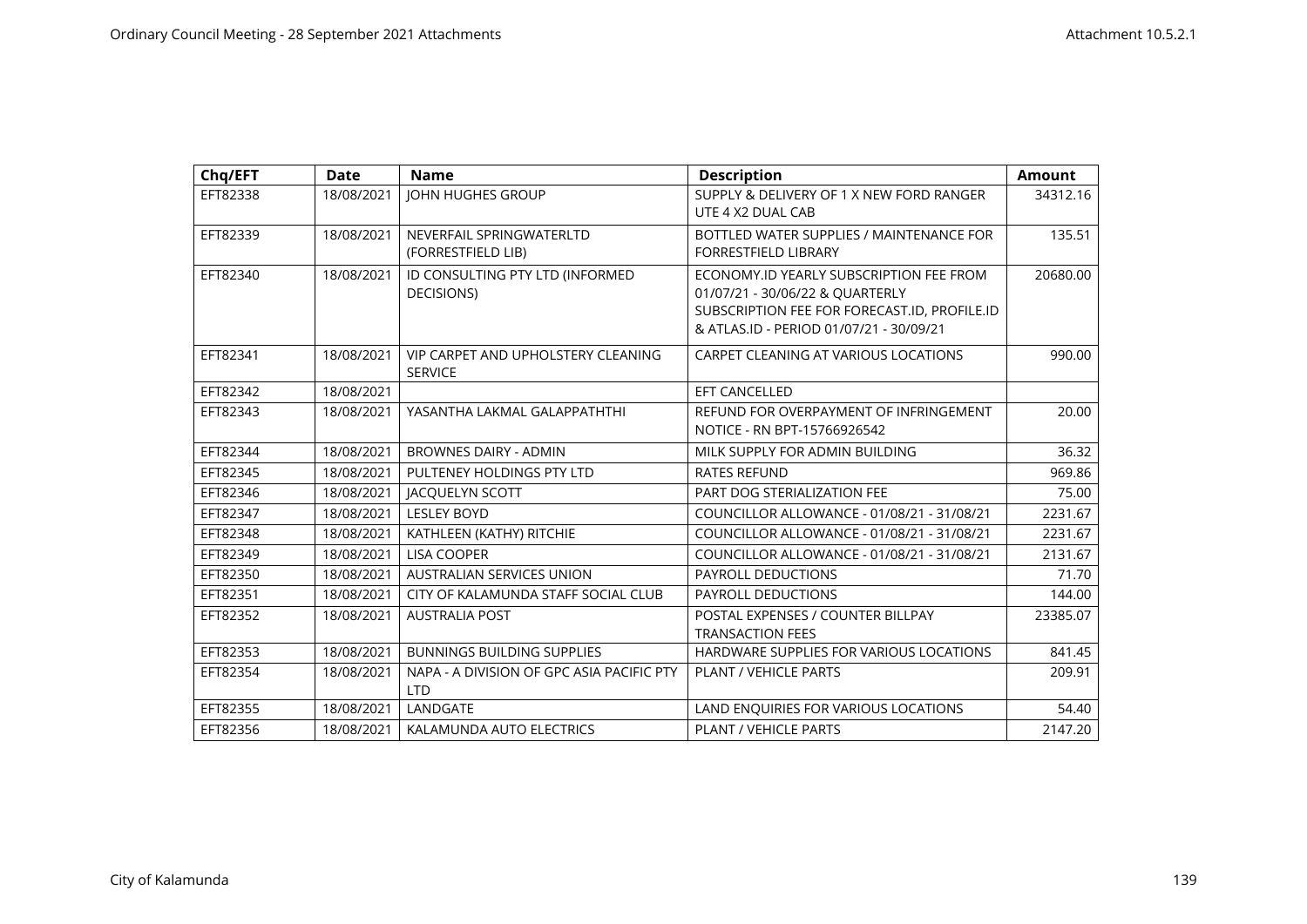| Chq/EFT  | <b>Date</b> | <b>Name</b>                                                   | <b>Description</b>                                                                                           | <b>Amount</b> |
|----------|-------------|---------------------------------------------------------------|--------------------------------------------------------------------------------------------------------------|---------------|
| EFT82357 | 18/08/2021  | KALAMUNDA TOYOTA                                              | PLANT / VEHICLE PARTS                                                                                        | 146.52        |
| EFT82358 | 18/08/2021  | <b>KOSTERA'S TYRE SERVICE</b>                                 | PLANT / VEHICLE PARTS                                                                                        | 142.00        |
| EFT82359 | 18/08/2021  | WA LOCAL GOVERNMENT ASSOCIATION<br>(WALGA)                    | <b>REGISTRATION FOR 1 STAFF TO ATTEND</b><br><b>EMERGENCY MANAGEMENT TRAINING</b>                            | 688.00        |
| EFT82360 | 18/08/2021  | <b>MAXWELL ROBINSON &amp; PHELPS PEST</b><br>MANAGEMENT (MRP) | QUARTERLY SENTRICON MONITORING AT ZIG<br>ZAG CULTURAL CENTRE - CAFÉ                                          | 95.00         |
| EFT82361 | 18/08/2021  | <b>MCLEODS BARRISTERS &amp; SOLICITORS</b>                    | <b>LEGAL EXPENSES</b>                                                                                        | 6724.51       |
| EFT82362 | 18/08/2021  | CLEANAWAY                                                     | WASTE / RECYCLING & BULK BIN DISPOSAL<br><b>SERVICES FEES</b>                                                | 13552.07      |
| EFT82363 | 18/08/2021  | <b>TELSTRA CORPORATION</b>                                    | TELEPHONE / INTERNET EXPENSES INCLUDING<br>ASSET RELOCATION AT HALE ROAD DUE TO NEW<br>FOOTPATH & ROAD WORKS | 48391.76      |
| EFT82364 | 18/08/2021  | WALKERS HARDWARE (MITRE 10)                                   | <b>HARDWARE SUPPLIES</b>                                                                                     | 193.46        |
| EFT82365 | 18/08/2021  | MCKAY EARTHMOVING PTY LTD                                     | PLANT EQUIPMENT AND OPERATOR HIRE FOR<br><b>OPEN DRAINS WORK</b>                                             | 34241.68      |
| EFT82366 | 18/08/2021  | BORAL CONSTRUCTION MATERIALS GROUP                            | ROAD MATERIALS FOR VARIOUS LOCATIONS                                                                         | 1684.93       |
| EFT82367 | 18/08/2021  | <b>ZIPFORM PTY LTD</b>                                        | RATE NOTICES IN PREPARATION, PRINT,<br>POSTAGE AND LODGEMENT                                                 | 14921.89      |
| EFT82368 | 18/08/2021  | <b>VODAFONE HUTCHISON AUSTRALIA PTY</b><br><b>LTD</b>         | <b>COMMUNICATION EXPENSES FOR FIRE</b><br>PREVENTION SERVICES - AUGUST 2021                                  | 10.52         |
| EFT82369 | 18/08/2021  | <b>FASTA COURIERS</b>                                         | <b>COURIER FEES</b>                                                                                          | 1098.35       |
| EFT82370 | 18/08/2021  | <b>BCITF</b>                                                  | LEVY FEE - IULY 2021                                                                                         | 939.92        |
| EFT82371 | 18/08/2021  | <b>ALSCO LINEN SERVICE</b>                                    | LINEN HIRE / LAUNDRY SERVICES / CLEANING<br><b>SUPPLIES</b>                                                  | 892.36        |
| EFT82372 | 18/08/2021  | <b>BRADOCK PODIATRY SERVICES PTY LTD</b>                      | PODIATRY SERVICES AT JACK HEALEY CENTRE                                                                      | 1256.81       |
| EFT82373 | 18/08/2021  | LINDLEY CONTRACTING                                           | PLUMBING REPAIRS / MAINTENANCE FOR<br><b>VARIOUS LOCATIONS</b>                                               | 5786.00       |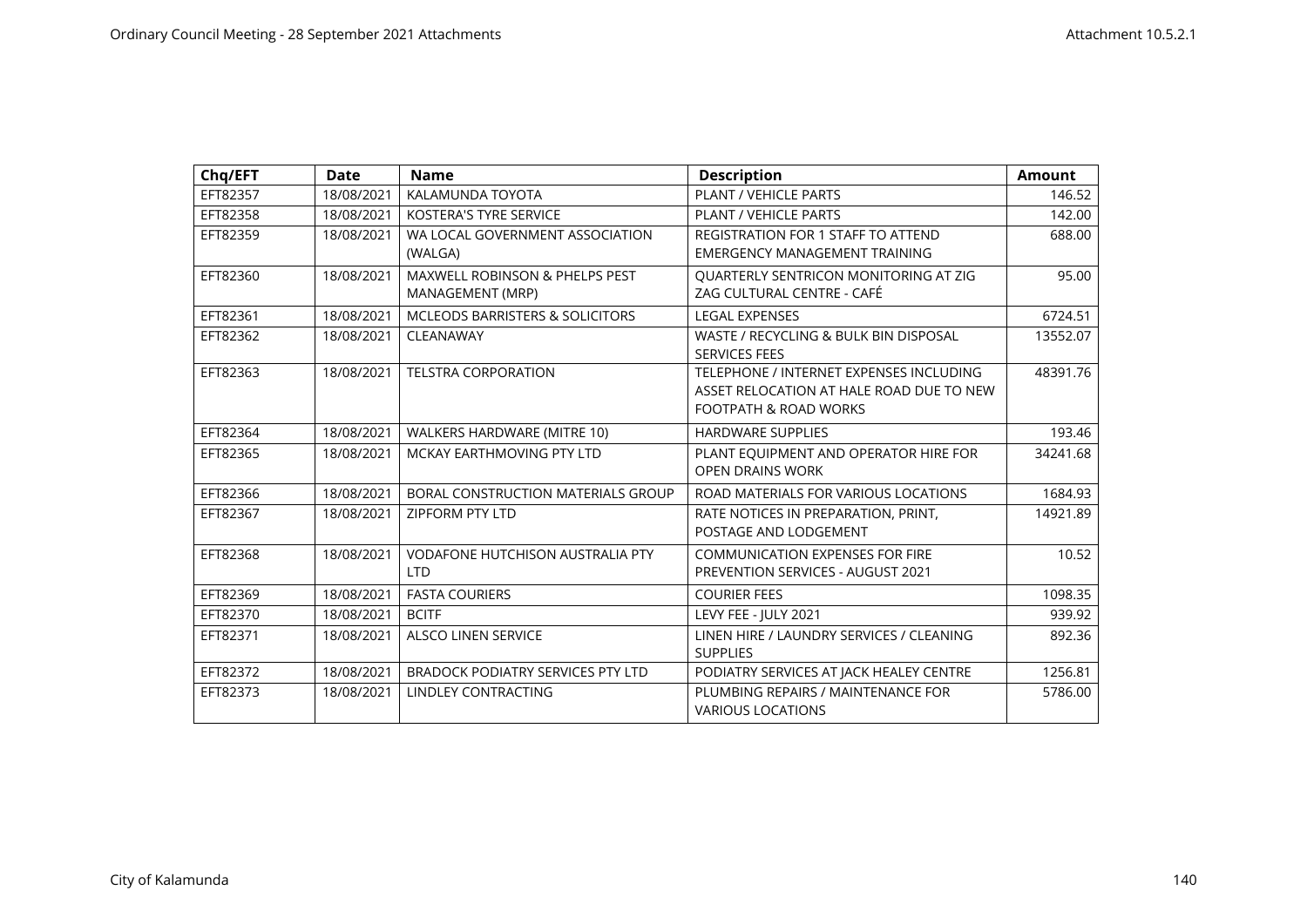| Chq/EFT  | <b>Date</b> | <b>Name</b>                                           | <b>Description</b>                                                                                                                                                                           | <b>Amount</b> |
|----------|-------------|-------------------------------------------------------|----------------------------------------------------------------------------------------------------------------------------------------------------------------------------------------------|---------------|
| EFT82374 | 18/08/2021  | KALA BOB KATS PTY LTD                                 | PLANT EQUIPMENT AND OPERATOR HIRE FOR<br><b>VARIOUS LOCATIONS</b>                                                                                                                            | 16985.10      |
| EFT82375 | 18/08/2021  | SYNERGY                                               | <b>POWER CHARGES</b>                                                                                                                                                                         | 143455.06     |
| EFT82376 | 18/08/2021  | <b>ALINTA ENERGY</b>                                  | <b>GAS CHARGES</b>                                                                                                                                                                           | 1383.25       |
| EFT82377 | 18/08/2021  | STEWART & HEATON CLOTHING CO PTY LTD                  | FIRE PROTECTION WEAR / SUPPLIES                                                                                                                                                              | 1102.07       |
| EFT82378 | 18/08/2021  | <b>GRONBEK SECURITY</b>                               | SECURITY KEY SERVICES TO VARIOUS LOCATIONS                                                                                                                                                   | 2157.96       |
| EFT82379 | 18/08/2021  | <b>GRIMES CONTRACTING PTY LTD</b>                     | <b>CONTRACTOR BUILDING MAINTENANCE FOR</b><br>VARIOUS BUILDINGS INCLUDING SUPPLY &<br>INSTALL 8 REPLACEMENT UPRIGHTS & ONE<br>SAFETY PANEL FOR THE FORPARK AT MAGNOLIA<br><b>WAY RESERVE</b> | 6147.98       |
| EFT82380 | 18/08/2021  | <b>BGC ASPHALT</b>                                    | ROAD MATERIALS FOR VARIOUS LOCATIONS                                                                                                                                                         | 3096.85       |
| EFT82381 | 18/08/2021  | <b>WESTSIDE FIRE SERVICES</b>                         | TESTING AND INSPECTION OF FIRE EQUIPMENT /<br><b>SUPPLIES</b>                                                                                                                                | 269.50        |
| EFT82382 | 18/08/2021  | MILPRO WA (INCORPORATING HILL TOP<br><b>TROPHIES)</b> | SUPPLY OF NAME BADGES FOR VARIOUS STAFF                                                                                                                                                      | 96.25         |
| EFT82383 | 18/08/2021  | <b>BRICK CONCEPTS</b>                                 | <b>CROSSOVER MAINTENANCE / REPAIRS FOR</b><br><b>VARIOUS LOCATIONS</b>                                                                                                                       | 1738.00       |
| EFT82384 | 18/08/2021  | <b>JOHN GIARDINA</b>                                  | COUNCILLOR ALLOWANCE - 01/08/21 - 31/08/21                                                                                                                                                   | 2131.67       |
| EFT82385 | 18/08/2021  | <b>GEOFF STALLARD</b>                                 | COUNCILLOR ALLOWANCE - 01/08/21 - 31/08/21                                                                                                                                                   | 2131.67       |
| EFT82386 | 18/08/2021  | <b>MARKETFORCE PTY LTD</b>                            | ADVERTISING FOR VARIOUS JOBS / EVENTS                                                                                                                                                        | 3743.61       |
| EFT82387 | 18/08/2021  | <b>LO-GO APPOINTMENTS</b>                             | HIRE OF TEMPORARY STAFF FOR DEPOT / ADMIN                                                                                                                                                    | 5945.04       |
| EFT82388 | 18/08/2021  | AIR LIQUIDE WA PTY LTD                                | SUPPLY OF GAS CYLINDER REFILLS AND RENTAL<br><b>FEES</b>                                                                                                                                     | 73.92         |
| EFT82389 | 18/08/2021  | <b>MATTISKE CONSULTING PTY LTD</b>                    | BOND REFUND FOR THE USE OF THE SEMINAR<br>ROOM AT THE ZIG ZAG CULTURAL CENTRE                                                                                                                | 300.00        |
| EFT82390 | 18/08/2021  | EDNEY PRIMARY SCHOOL P & C<br><b>ASSOCIATION</b>      | HALL BOND REFUND                                                                                                                                                                             | 300.00        |
| EFT82391 | 18/08/2021  | <b>BROWNES DAIRY - OPS CENTRE</b>                     | MILK SUPPLY FOR WORKS DEPOT                                                                                                                                                                  | 100.58        |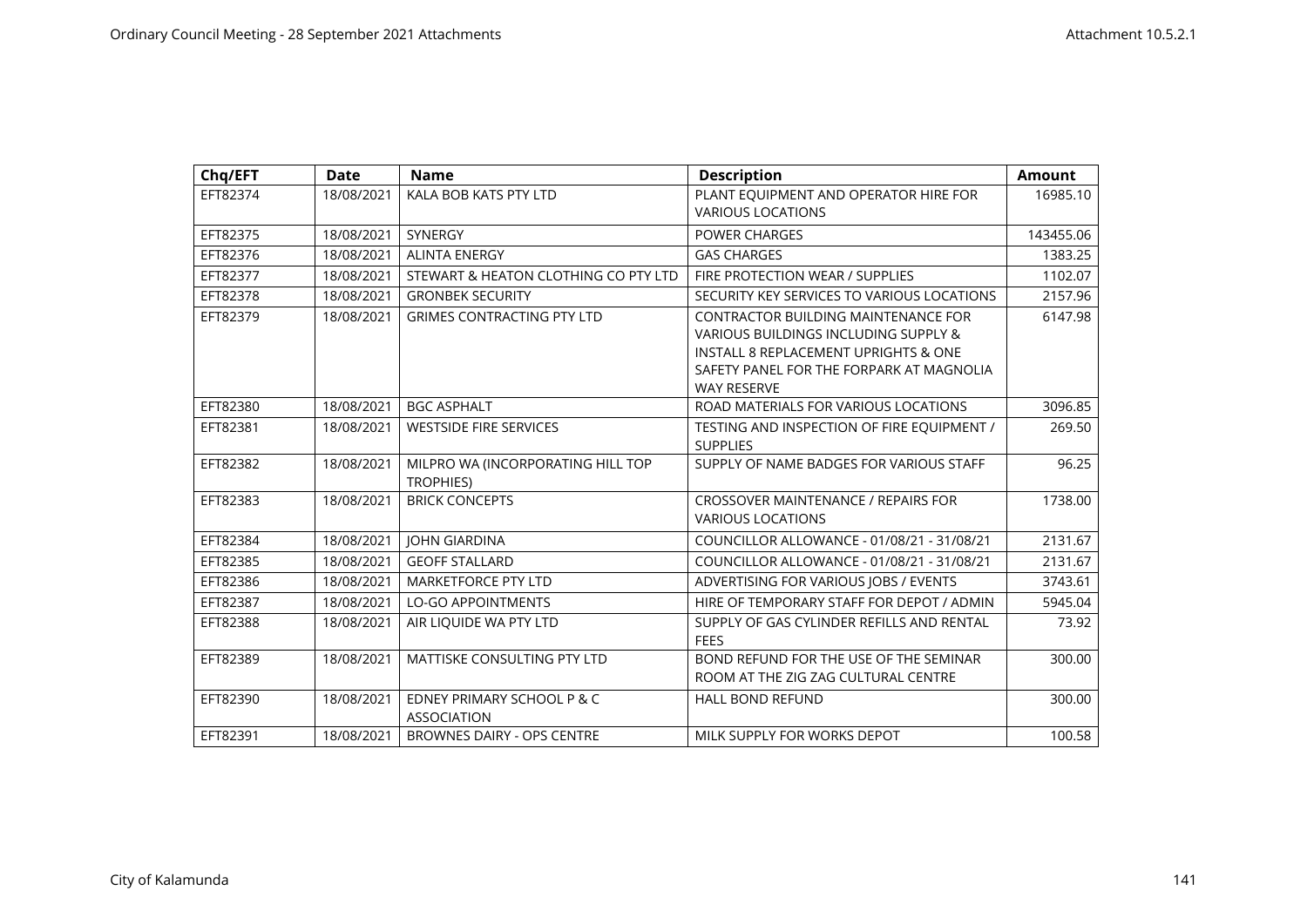| Chq/EFT  | <b>Date</b> | <b>Name</b>                                                                | <b>Description</b>                                                                                                                               | <b>Amount</b> |
|----------|-------------|----------------------------------------------------------------------------|--------------------------------------------------------------------------------------------------------------------------------------------------|---------------|
| EFT82392 | 18/08/2021  | OCE CORPORATE PTY LTD - OFFICE<br><b>CLEANING EXPERTS</b>                  | CLEANING SERVICES / CONSUMABLES FOR<br><b>VARIOUS LOCATIONS</b>                                                                                  | 32806.32      |
| EFT82393 | 18/08/2021  | KALAMUNDA CRICKET CLUB                                                     | KALAMUNDA SPORTING PRECINCT CRICKET<br>WICKET SERVICE AGREEMENT - JULY 2021 -<br>NOVEMBER 2021                                                   | 13988.75      |
| EFT82394 | 18/08/2021  | <b>COMMISSIONER OF POLICE</b>                                              | VOLUNTEER POLICE CHECKS - JUNE 2021                                                                                                              | 33.40         |
| EFT82395 | 18/08/2021  | <b>TOTAL EDEN PTY LTD</b>                                                  | SUPPLY RETICULATION PARTS AND ASSOCIATED<br><b>MATERIALS</b>                                                                                     | 2022.70       |
| EFT82396 | 18/08/2021  | <b>HAWLEY'S BOBCAT SERVICE</b>                                             | PLANT EQUIPMENT AND OPERATOR HIRE FOR<br><b>VARIOUS LOCATIONS</b>                                                                                | 6332.35       |
| EFT82397 | 18/08/2021  | <b>LOCAL GOVERNMENT PROFESSIONALS</b><br>AUSTRALIA (WA DIVISION)           | <b>REGISTRATION FOR VARIOUS STAFF TO ATTEND</b><br><b>VARIOUS WORKSHOPS</b>                                                                      | 415.00        |
| EFT82398 | 18/08/2021  | HILL TOP GROUP PTY                                                         | CONTRACTOR BUILDING MAINTENANCE FOR<br>VARIOUS BUILDINGS INCLUDING 30% PROGRESS<br>PAYMENT FOR CONVERSION OF PUBLIC TOILETS<br>AT JORGENSEN PARK | 41697.87      |
| EFT82399 | 18/08/2021  | TALONS HSF PTY LTD T/A TALONS HIGH<br><b>SECURITY FENCING</b>              | SERVICE AS REQUIRED AND SUPPLY OF PARTS TO<br>REPAIR THE DEPOT GATES AND FENCE                                                                   | 495.00        |
| EFT82400 | 18/08/2021  | BUILDING COMMISSION - DEPARTMENT OF<br>MINES, INDUSTRY REGULATION & SAFETY | BUILDING LEVY - JULY 2021                                                                                                                        | 15438.07      |
| EFT82401 | 18/08/2021  | HAYS SPECIALIST RECRUITMENT<br>(AUSTRALIA) PTY LTD                         | HIRE OF TEMPORARY STAFF FOR ADMIN / DEPOT                                                                                                        | 15417.74      |
| EFT82402 | 18/08/2021  | SUSAN (SUE) BILICH                                                         | COUNCILLOR ALLOWANCE - 01/08/21 - 31/08/21                                                                                                       | 2231.67       |
| EFT82403 | 18/08/2021  | <b>JOHN FERGUSON</b>                                                       | <b>KEY BOND REFUND</b>                                                                                                                           | 50.00         |
| EFT82404 | 18/08/2021  | <b>CARLO &amp; LISA ECHEVERRIA</b>                                         | <b>HALL BOND REFUND</b>                                                                                                                          | 200.00        |
| EFT82405 | 18/08/2021  | <b>BROOKE O'DONNELL</b>                                                    | COUNCILLOR ALLOWANCE - 01/08/21 - 31/08/21                                                                                                       | 2231.67       |
| EFT82406 | 18/08/2021  | <b>MASTERS ATHLETICS WA</b>                                                | <b>KEY &amp; HALL BOND REFUND</b>                                                                                                                | 450.00        |
| EFT82407 | 18/08/2021  | <b>MARGARET THOMAS</b>                                                     | COUNCILLOR ALLOWANCE - 01/08/21 - 31/08/21                                                                                                       | 8171.09       |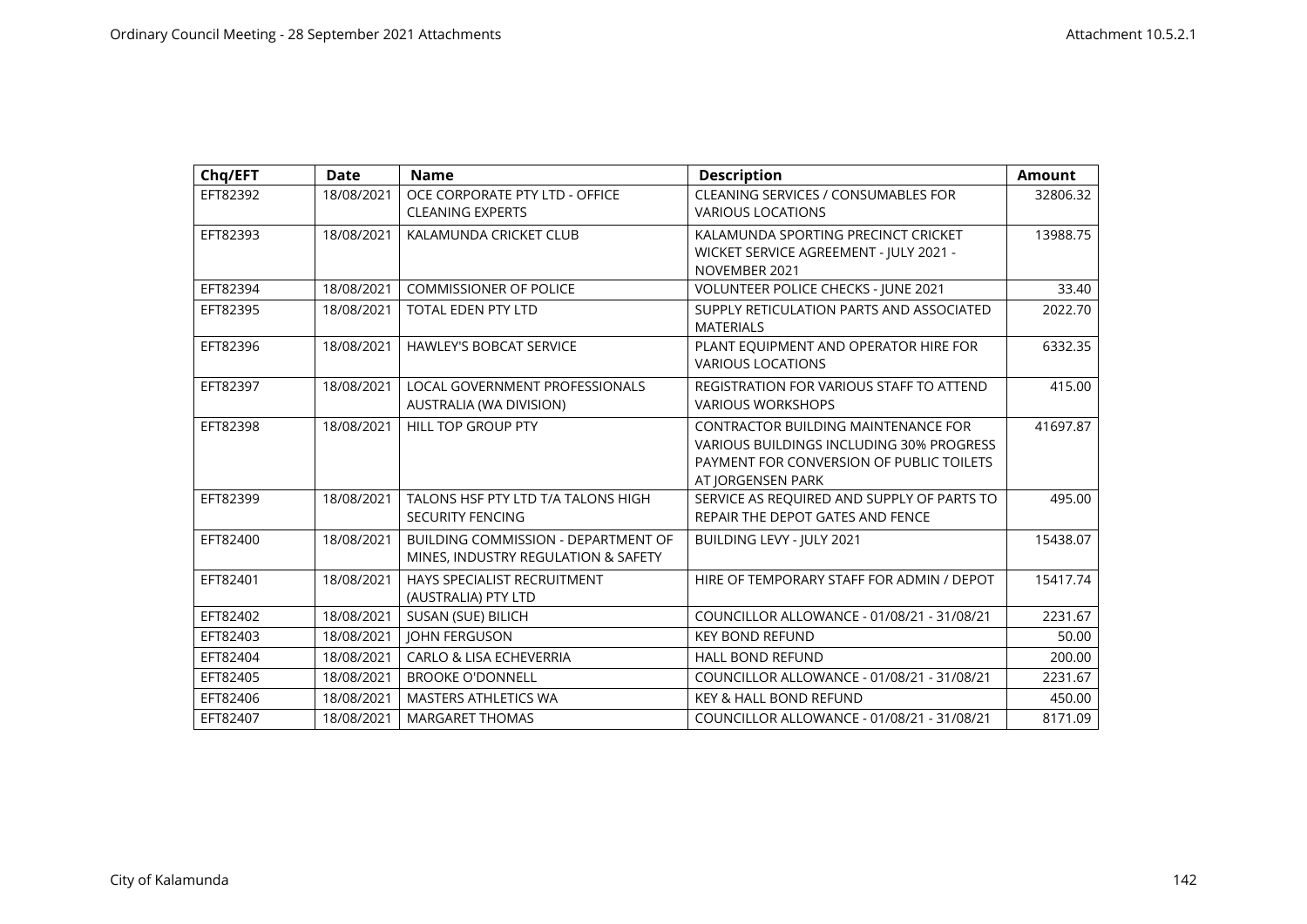| Chq/EFT  | <b>Date</b> | <b>Name</b>                            | <b>Description</b>                                           | <b>Amount</b> |
|----------|-------------|----------------------------------------|--------------------------------------------------------------|---------------|
| EFT82408 | 18/08/2021  | OFFICEWORKS SUPERSTORES PTY LTD        | OFFICE SUPPLIES / STATIONERY FOR VARIOUS<br><b>LOCATIONS</b> | 638.51        |
| EFT82409 | 18/08/2021  | KALAMUNDA DISTRICTS TOY LIBRARY        | <b>KEY &amp; HALL BOND REFUND</b>                            | 250.00        |
| EFT82410 | 18/08/2021  | PORTER CONSULTING ENGINEERS            | <b>CONSULTANCY DESIGN SERVICES FOR THE</b>                   | 2750.00       |
|          |             |                                        | DESIGN OF THE WELSHPOOL ROAD EAST AND                        |               |
|          |             |                                        | COLDWELL INTERSECTION FOR THE MKSEA DCP -                    |               |
|          |             |                                        | CLAIM FOR WORK COMPLETED 30 JULY 2021                        |               |
| EFT82411 | 18/08/2021  | <b>WOOLWORTHS GROUP LIMITED</b>        | <b>GROCERY SUPPLIES</b>                                      | 609.31        |
| EFT82412 | 18/08/2021  | FORRESTFIELD TENNIS CLUB (INC)         | FORRESTFIELD TENNIS CLUB HIRE FEES FROM                      | 8.00          |
|          |             |                                        | HARTFIELD PARK RECREATION CENTRE 01/07/21 -<br>31/07/21      |               |
| EFT82413 | 18/08/2021  | <b>EASTERN REGION SECURITY</b>         | SECURITY SERVICES TO VARIOUS LOCATIONS                       | 10352.35      |
| EFT82414 | 18/08/2021  | <b>GLENDA DAWN CHARLTON (PODIATRY)</b> | PODIATRY SERVICES AT JACK HEALEY CENTRE                      | 607.74        |
| EFT82415 | 18/08/2021  | <b>ROSE SMART</b>                      | MAINTAIN ROSE BEDS AT VARIOUS LOCATIONS                      | 7089.25       |
| EFT82416 | 18/08/2021  | DRAINFLOW SERVICES PTY LTD             | <b>CLEANING / MAINTAINING STORM WATER</b>                    | 8646.00       |
|          |             |                                        | DRAINS AT VARIOUS LOCATIONS                                  |               |
| EFT82417 | 18/08/2021  | <b>MANIACS LEARN THROUGH PLAY -</b>    | <b>KEY &amp; HALL BOND REFUND</b>                            | 450.00        |
|          |             | <b>HENRIETTE ROSSOUW</b>               |                                                              |               |
| EFT82418 | 18/08/2021  | DYLAN O'CONNOR                         | COUNCILLOR ALLOWANCE - 01/08/21 - 31/08/21                   | 3551.59       |
| EFT82419 | 18/08/2021  | <b>GUNDRY'S CARPET CHOICE</b>          | SUPPLY THE CITY WITH REACTIVE CARPET                         | 492.00        |
|          |             |                                        | <b>REPAIRS AT OPERATIONS CENTRE</b>                          |               |
| EFT82420 | 18/08/2021  | <b>BEAVER TREE SERVICES</b>            | <b>GENERAL TREE SERVICES / UNDER POWERLINES</b>              | 25514.50      |
|          |             |                                        | PRUNING FOR VARIOUS LOCATIONS INCLUDING                      |               |
|          |             |                                        | <b>EMERGENCY CALL OUTS</b>                                   |               |
| EFT82421 | 18/08/2021  | <b>WEST-SURE GROUP PTY LTD</b>         | CASH IN TRANSIT - JULY 2021                                  | 1560.57       |
| EFT82422 | 18/08/2021  | YE OLDE ICE CREAM VAN                  | ICE CREAM VAN FOR LINCOLN RESERVE OPENING                    | 711.00        |
| EFT82423 | 18/08/2021  | ACHIEVEABILITY PTY LTD T/A ACCESS      | <b>REGISTRATION FOR 1 STAFF TO ATTEND</b>                    | 1300.00       |
|          |             | <b>INSTITUTE</b>                       | CONDUCT A BUILDING ACCESS AUDIT COURSE -                     |               |
|          |             |                                        | <b>ONLINE</b>                                                |               |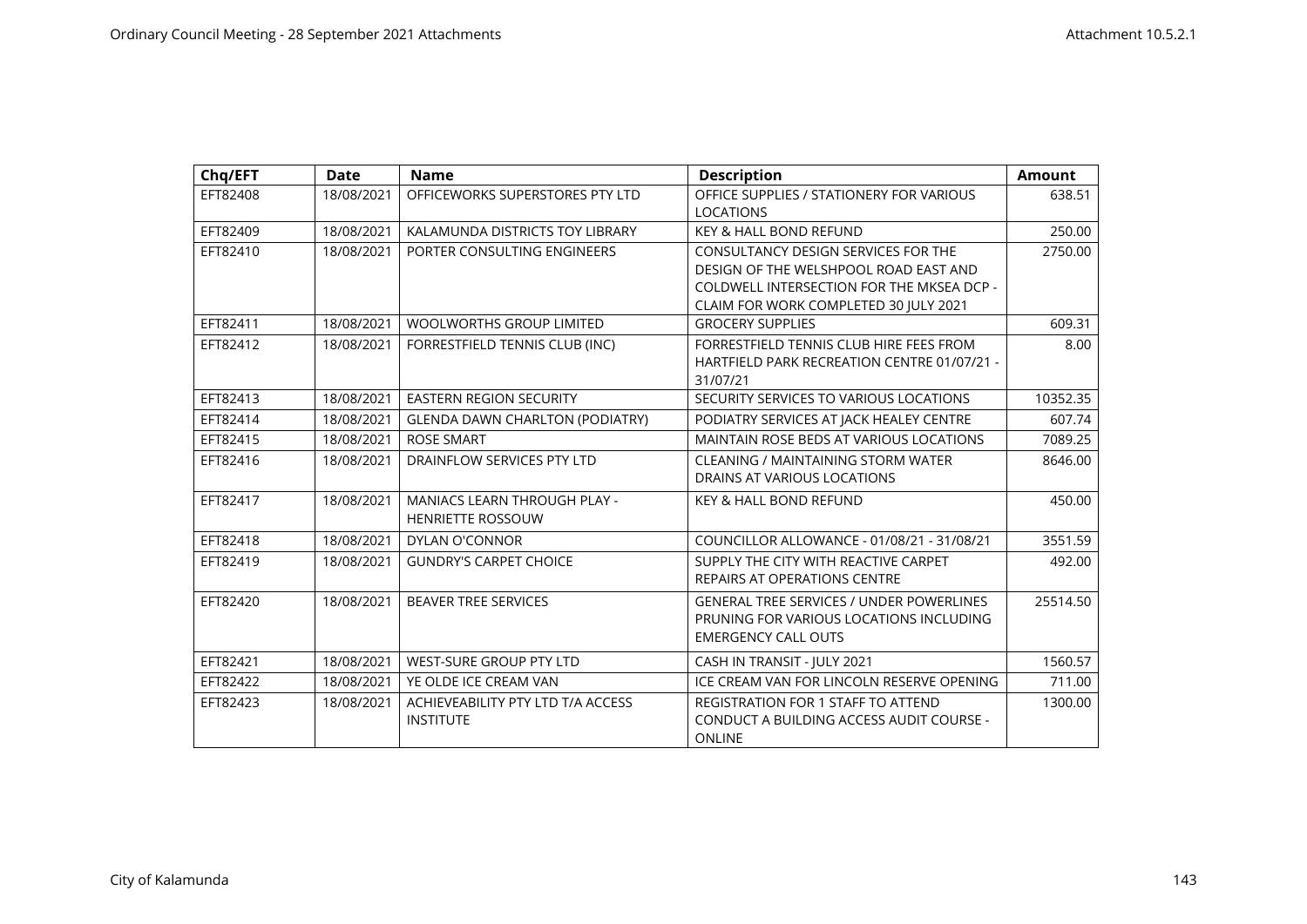| Chq/EFT  | <b>Date</b> | <b>Name</b>                                        | <b>Description</b>                                                                                                                                                                                            | <b>Amount</b> |
|----------|-------------|----------------------------------------------------|---------------------------------------------------------------------------------------------------------------------------------------------------------------------------------------------------------------|---------------|
| EFT82424 | 18/08/2021  | <b>WILD BY NATURE</b>                              | ASSORTED MERCHANDISE FOR RESALE AT ZIG<br><b>ZAG CULTURAL CENTRE</b>                                                                                                                                          | 33000.00      |
| EFT82425 | 18/08/2021  | <b>JANELLE SEWELL</b>                              | COUNCILLOR ALLOWANCE - 01/08/21 - 31/08/21                                                                                                                                                                    | 2231.67       |
| EFT82426 | 18/08/2021  | <b>FOXTEL</b>                                      | <b>MONTHLY SUBSCRIPTION FEE - AUGUST 2021</b>                                                                                                                                                                 | 210.00        |
| EFT82427 | 18/08/2021  | HANDS-ON INFECTION CONTROL                         | <b>HEPATITIS VACCINATION SUPPLIES FOR STAFF</b><br><b>MEMBERS</b>                                                                                                                                             | 548.37        |
| EFT82428 | 18/08/2021  | <b>MARY CANNON</b>                                 | COUNCILLOR ALLOWANCE - 01/08/21 - 31/08/21                                                                                                                                                                    | 2131.67       |
| EFT82429 | 18/08/2021  | KALAMUNDA ELECTRICS                                | ELECTRICAL REPAIRS / MAINTENANCE FOR<br><b>VARIOUS LOCATIONS</b>                                                                                                                                              | 3484.13       |
| EFT82430 | 18/08/2021  | ASHIAD PTY LTD T/A CUROST MILK SUPPLY              | MILK SUPPLY FOR ADMINISTRATION CENTRE<br>AND OPERATIONS CENTRE                                                                                                                                                | 330.21        |
| EFT82431 | 18/08/2021  | NATURAL AREA MANAGEMENT & SERVICES                 | SUPPLY ENVIRONMENTAL TECHNICIANS.<br>INCLUDING VEHICLE AND EQUIPMENT TO<br>UNDERTAKE WOODY WEED CONTROL, FENCE<br>REPAIRS AND SITE PREPARATION WORKS FOR<br>UPCOMING PLANTING - PERIOD 25/05/21 -<br>28/05/21 | 5029.75       |
| EFT82432 | 18/08/2021  | <b>I ZAPPA PAINTING &amp; DECORATING</b>           | RE PAINT STEEL BINS AT WALLISTON TRANSFER<br><b>STATION</b>                                                                                                                                                   | 3971.00       |
| EFT82433 | 18/08/2021  | <b>CAMERON BLAIR</b>                               | COUNCILLOR ALLOWANCE - 01/08/21 - 31/08/21                                                                                                                                                                    | 2031.67       |
| EFT82434 | 18/08/2021  | SPARKS REFRIGERATION AND<br><b>AIRCONDITIONING</b> | DEGASSING OF FRIDGES, FREEZERS AND AIR<br>CONDITIONERS AT WALLISTON TRANSFER<br><b>STATION</b>                                                                                                                | 1082.40       |
| EFT82435 | 18/08/2021  | <b>OUENDA DESIGNS</b>                              | PRINTING & SUPPLY OF BANNER TO<br>KALAMUNDA VISITOR CENTRE                                                                                                                                                    | 292.16        |
| EFT82436 | 18/08/2021  | THE LUCKY CHARM                                    | NEWSPAPERS / MAGAZINES SUPPLIES FOR<br>KALAMUNDA LIBRARY & ADMIN                                                                                                                                              | 64.50         |
| EFT82437 | 18/08/2021  | <b>AURIZON</b>                                     | THE RATEPAYER HAS SOLD THE PROPERTY,<br>RESULTING IN A REFUND OF THE AVAILABLE<br>CREDIT ON THE ACCOUNT                                                                                                       | 187098.48     |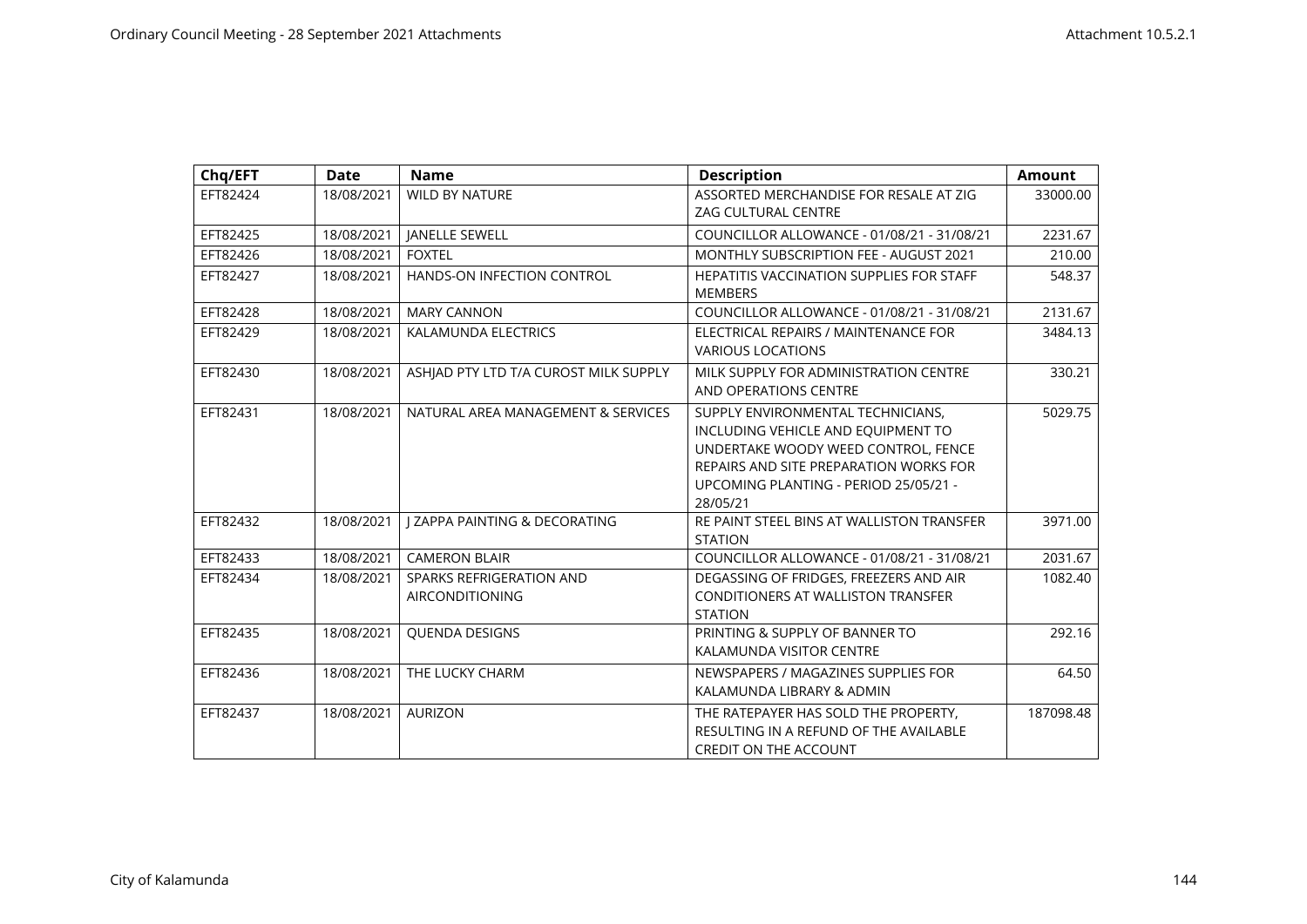| Chq/EFT  | <b>Date</b> | <b>Name</b>                           | <b>Description</b>                                        | <b>Amount</b> |
|----------|-------------|---------------------------------------|-----------------------------------------------------------|---------------|
| EFT82438 | 18/08/2021  | <b>CT63 HYDRAULICS</b>                | SERVICE WORKSHOP ADVANCE AUTOMOTIVE<br><b>HOIST 3000B</b> | 120.00        |
| EFT82439 | 18/08/2021  | SPICK AND SPAN COMMERCIAL PROPERTY    | <b>CLEANING SERVICES &amp; CONSUMABLES FOR</b>            | 12303.56      |
|          |             | <b>MAINTENANCE PTY LTD</b>            | <b>VARIOUS LOCATIONS</b>                                  |               |
| EFT82440 | 18/08/2021  | RELATIONSHIPS AUSTRALIA WA INC        | EMPLOYMENT ASSISTANCE PROGRAM SESSIONS                    | 1320.00       |
| EFT82441 | 18/08/2021  | <b>AURORA ABRAHAM</b>                 | EDUCATION SESSION FOR STAFF AT MATTHEW                    | 500.00        |
|          |             |                                       | GIBNEY CATHOLIC PRIMARY SCHOOL 19/07/2021                 |               |
| EFT82442 | 18/08/2021  | DOWSING GROUP PTY LTD                 | SUPPLY & LAY CONCRETE PATHWAYS.                           | 15326.29      |
|          |             |                                       | MAINTENANCE & MISC WORKS AT VARIOUS                       |               |
|          |             |                                       | <b>LOCATIONS</b>                                          |               |
| EFT82443 | 18/08/2021  | ADAM & MANDY FENNELL                  | <b>HALL BOND REFUND</b>                                   | 200.00        |
| EFT82444 | 18/08/2021  | SERPENTINE SPRING WATER               | SPRING WATER SUPPLIES FOR ZIG ZAG                         | 52.50         |
|          |             |                                       | <b>CULTURAL CENTRE</b>                                    |               |
| EFT82445 | 18/08/2021  | MERGER CONTRACTING P/L T/AS J&M       | SUPPLY AND LAYING OF ASPHALT ROAD                         | 27076.28      |
|          |             | <b>ASPHALT</b>                        | SURFACING - MINOR WORKS - ENTRANCE TO                     |               |
|          |             |                                       | <b>WALLISTON TRANSFER STATION</b>                         |               |
| EFT82446 | 18/08/2021  | TYRE STORAGE AND RECOVERY WA (TSR WA) | TYRE COLLECTION AND RECYCLING FROM                        | 1023.40       |
|          |             |                                       | <b>WALLISTON TRANSFER STATION</b>                         |               |
| EFT82447 | 18/08/2021  | BARK ENVIRONMENTAL CONSULTING         | GREEN CARD TRAINING FOR KALAMUNDA                         | 1485.00       |
|          |             |                                       | FRIENDS GROUP VOLUNTEERS AND INTERNAL                     |               |
|          |             |                                       | <b>STAFF</b>                                              |               |
| EFT82448 | 18/08/2021  | ST PETER'S JACOBITE SYRIAN CHURCH INC | <b>KEY &amp; HALL BOND REFUND</b>                         | 450.00        |
| EFT82449 | 18/08/2021  | HILLS MOTO & MOWERS WA                | <b>PLANT / VEHICLE PARTS</b>                              | 10.65         |
| EFT82450 | 18/08/2021  | SARAH CARLTON ART                     | BOND REFUND FOR THE USE OF THE GALLERY AT                 | 500.00        |
|          |             |                                       | THE ZIG ZAG CULTURAL CENTRE                               |               |
| EFT82451 | 18/08/2021  | <b>THOMSON GEER</b>                   | <b>LEGAL EXPENSES</b>                                     | 4692.51       |
| EFT82452 | 18/08/2021  | <b>MACKSON GROUP PTY LTD</b>          | <b>BUILDING APPLICATION FEE REFUND</b>                    | 61.65         |
| EFT82453 | 18/08/2021  | <b>TM TYPOGRAPHICS</b>                | PRINTING WINE TRAIL BROCHURES FOR ZIG ZAG                 | 844.80        |
|          |             |                                       | <b>CULTURAL CENTRE</b>                                    |               |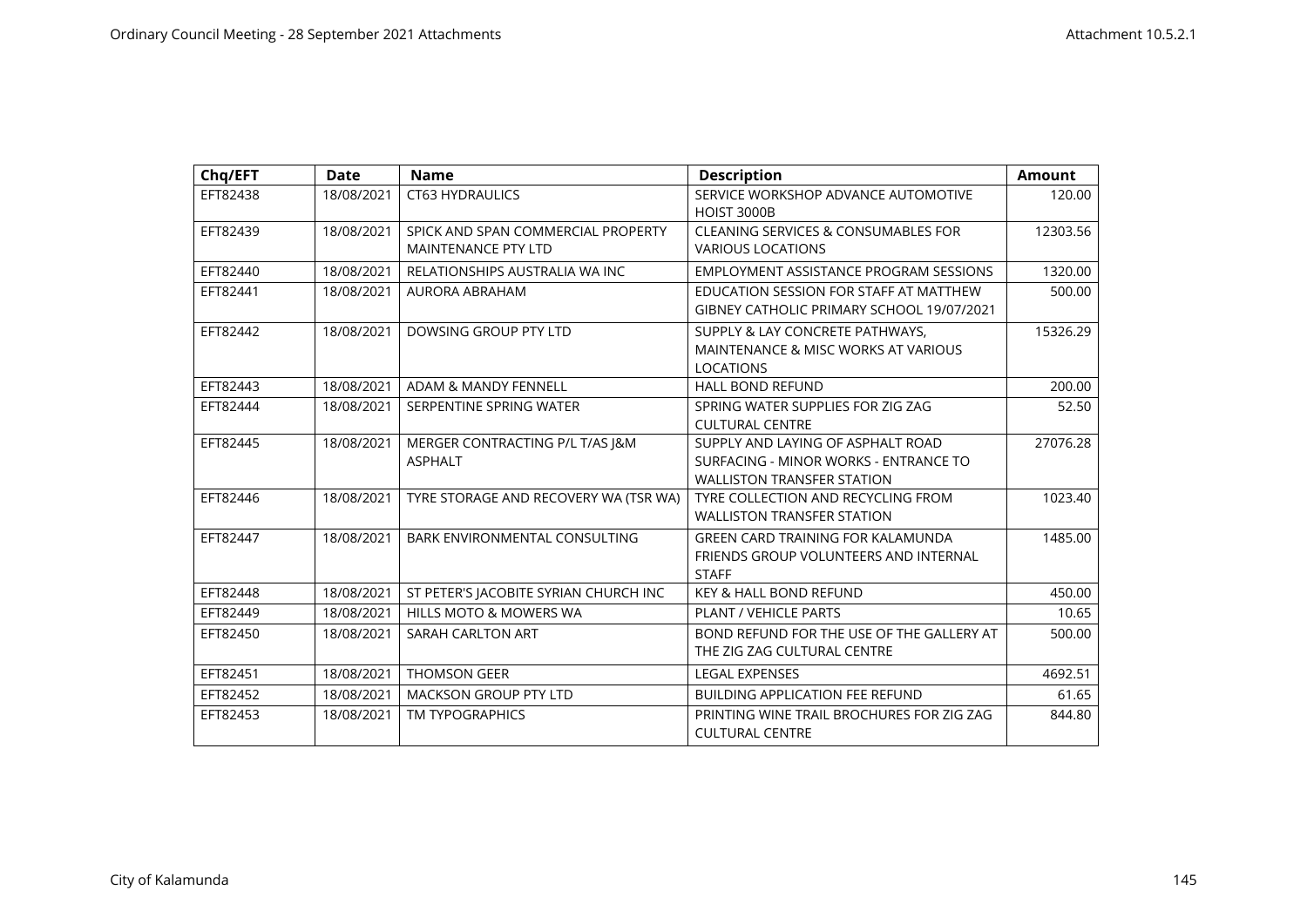| Chq/EFT  | <b>Date</b> | <b>Name</b>                                                      | <b>Description</b>                                                                                                                                                                                                                | <b>Amount</b> |
|----------|-------------|------------------------------------------------------------------|-----------------------------------------------------------------------------------------------------------------------------------------------------------------------------------------------------------------------------------|---------------|
| EFT82454 | 18/08/2021  | LANDSCAPE AND MAINTENANCE<br><b>SOLUTIONS</b>                    | RESIDENTIAL VERGE, PASSIVE & ACTIVE RESERVES<br>MOWING SERVICES FOR JULY 2021                                                                                                                                                     | 22431.17      |
| EFT82455 | 18/08/2021  | PERTH ACCESS CONTROL AND SECURITY                                | MAINTENACE / REPAIRS TO CCTV & ACCESS<br><b>CONTROL SYSTEMS AT VARIOUS LOCATIONS</b>                                                                                                                                              | 517.00        |
| EFT82456 | 18/08/2021  | BELL TRADING TRUST T/A NORTH STAR<br><b>SECURITY</b>             | <b>6 MONTHLY MAINTENANCE TO VARIOUS</b><br>LOCATIONS INCLUDING A SERVICE CALL TO<br>MEDIAN STRIP ON KALAMUNDA ROAD HIGH<br><b>WYCOMBE</b>                                                                                         | 11339.10      |
| EFT82457 | 18/08/2021  | DRIVER RISK MANAGEMENT PTY LTD                                   | <b>REGISTRATION FOR 2 STAFF MEMBERS TO</b><br>ATTEND OPERATE LIGHT VEHICLE<br>(TLIC1051/RIIVEH201D) AND OPERATIONAL<br>CONDITIONS TRAINING (PUAVEH001), OPERATE<br>4WD VEHICLE (TLIC2025) FOR EMERGENCY<br><b>VEHICLE DRIVERS</b> | 1507.00       |
| EFT82458 | 18/08/2021  | <b>IUANITA GEORGIOU</b>                                          | RESEARCH PROJECT - NAIDOC WEEK                                                                                                                                                                                                    | 1028.00       |
| EFT82459 | 18/08/2021  | <b>WARRANG-BRIDIL</b>                                            | LINCOLN RESERVE OPENING- WELCOME TO<br>COUNTRY AND SMOKING CEREMONY                                                                                                                                                               | 1000.00       |
| EFT82460 | 18/08/2021  | <b>INDUSTRIAL HYPERTEXT PTY LTD</b>                              | ASSIST WITH THE DEVELOPMENT OF THE PARKS<br>AND ENVIRONMENT BUDGET SPREADSHEET, FOR<br>UP TO 15 HOURS WORK                                                                                                                        | 2000.00       |
| EFT82461 | 18/08/2021  | <b>DARWIN CARTER</b>                                             | <b>KEY &amp; HALL BOND REFUND</b>                                                                                                                                                                                                 | 450.00        |
| EFT82462 | 18/08/2021  | <b>COURTNEY WATT</b>                                             | <b>KEY &amp; HALL BOND REFUND</b>                                                                                                                                                                                                 | 450.00        |
| EFT82463 | 18/08/2021  | AMBROSINI GLOBAL RESOURCES PTY LTD                               | <b>LABOUR HIRE FOR DRAINAGE MAINTENACE</b><br><b>TEAM</b>                                                                                                                                                                         | 4047.70       |
| EFT82464 | 18/08/2021  | <b>MARKET CREATIONS TECHNOLOGY PTY LTD</b><br>T/A INTEGRATED ICT | MARKETING & TECHNOLOGY SERVICE FEES &<br>MONTHLY CLOUD HOSTING SERVICES                                                                                                                                                           | 2188.70       |
| EFT82465 | 18/08/2021  | PORTLAND BROOME PTY LTD                                          | CEO PERFORMANCE REVIEW - RETAINER                                                                                                                                                                                                 | 4356.00       |
| EFT82466 | 18/08/2021  | <b>GLOBAL KIDS OZ PTY LTD</b>                                    | MERCHANDISE SUPPLIES FOR RESALE AT THE ZIG<br><b>ZAG CULTURAL CENTRE</b>                                                                                                                                                          | 561.85        |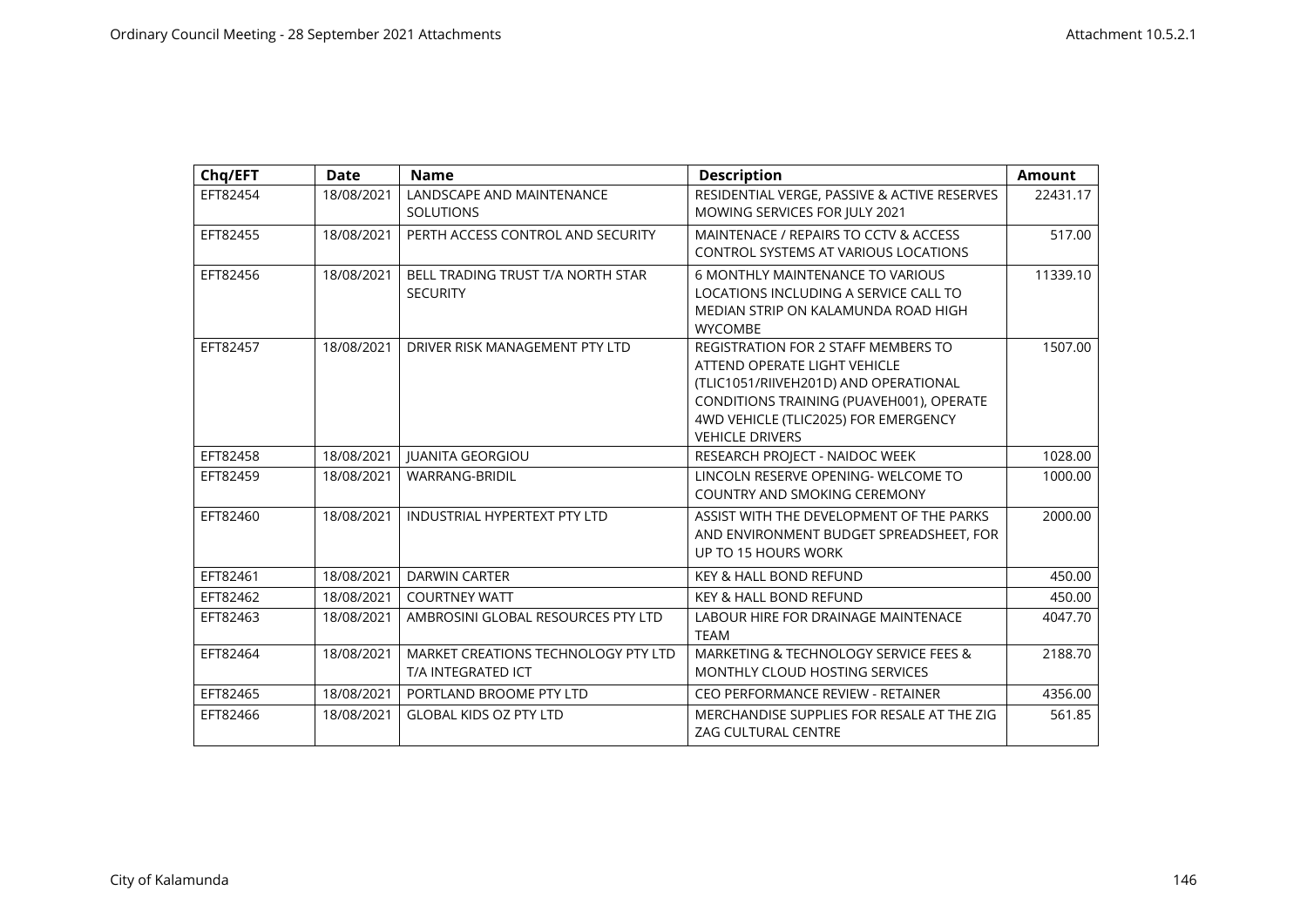| Chq/EFT  | <b>Date</b> | <b>Name</b>                                | <b>Description</b>                         | <b>Amount</b> |
|----------|-------------|--------------------------------------------|--------------------------------------------|---------------|
| EFT82467 | 18/08/2021  | <b>TARRAH BELLAMY</b>                      | KEY & HALL BOND REFUND                     | 450.00        |
| EFT82468 | 18/08/2021  | <b>RENEE ATKINSON</b>                      | <b>KEY &amp; HALL BOND REFUND</b>          | 1050.00       |
| EFT82469 | 20/08/2021  | WIGMAN HOLDINGS PTY LTD                    | <b>RATES REFUND</b>                        | 551.63        |
| EFT82470 | 25/08/2021  | <b>CAPITAL RECYCLING</b>                   | SUPPLY OF VARIOUS ROAD BASE                | 940.48        |
|          |             |                                            | <b>CONSTRUCTION MATERIALS FOR THE</b>      |               |
|          |             |                                            | <b>WALLISTON TRANSFER STATION UPGRADE</b>  |               |
| EFT82471 | 25/08/2021  | THE WORKWEAR GROUP PTY LTD                 | SUPPLY OF UNIFORM FOR VARIOUS STAFF        | 286.68        |
|          |             |                                            | <b>MEMBERS</b>                             |               |
| EFT82472 | 25/08/2021  | <b>VISION IDZ</b>                          | OFFICE EQUIPMENT / SUPPLIES                | 115.50        |
| EFT82473 | 25/08/2021  | PLANT FORCE INVESTMENTS PTY LTD T/AS       | PLANT SUPPLY STAGE 3 AT WOODLUPINE BROOK   | 995.02        |
|          |             | <b>PLANTRITE</b>                           | <b>UPGRADE</b>                             |               |
| EFT82474 | 25/08/2021  | DEPARTMENT OF PLANNING, LANDS &            | REIMBURSEMENT ADVERTISING COSTS FOR        | 914.85        |
|          |             | <b>HERITAGE</b>                            | AMENDMENT TO CLASS "A" RESERVE 47881       |               |
| EFT82475 | 25/08/2021  | <b>TOTALLY WORKWEAR</b>                    | SUPPLY OF PROTECTIVE CLOTHING              | 1746.31       |
| EFT82476 | 25/08/2021  | <b>SCOTT PRINT</b>                         | PRINTING OF FIRE HAZARD REDUCTION NOTICE   | 909.70        |
| EFT82477 | 25/08/2021  | DATA#3 LIMITED                             | MICROSOFT RESTOCKING FEE - MICROSOFT       | 6922.67       |
|          |             |                                            | AGREEMENT - WALGA CONTRACT NPN 2.17        |               |
| EFT82478 | 25/08/2021  | <b>COATES HIRE OPERATIONS PTY LTD</b>      | PLANT / EQUIPMENT HIRE                     | 575.45        |
| EFT82479 | 25/08/2021  | <b>FORPARK PTY LTD</b>                     | PLAY GROUND EQUIPMENT REPAIRS /            | 2432.21       |
|          |             |                                            | MAINTENANCE AT MAGNOLIA RESERVE            |               |
| EFT82480 | 25/08/2021  | <b>MCLEODS BARRISTERS &amp; SOLICITORS</b> | <b>LEGAL EXPENSES</b>                      | 6028.00       |
| EFT82481 | 25/08/2021  | <b>ECHO NEWSPAPER</b>                      | ADVERTISING FOR VARIOUS JOBS / EVENTS      | 4070.00       |
| EFT82482 | 25/08/2021  | EASTERN METROPOLITAN REGIONAL              | DOMESTIC / WASTE CHARGES - RED HILL TIP,   | 369323.85     |
|          |             | <b>COUNCIL (EMRC)</b>                      | <b>MATTRESS &amp; TIMBER DISPOSAL FEES</b> |               |
| EFT82483 | 25/08/2021  | <b>STATEWIDE BEARINGS</b>                  | PLANT / VEHICLE PARTS                      | 156.38        |
| EFT82484 | 25/08/2021  | <b>MCINTOSH &amp; SON</b>                  | <b>PLANT / VEHICLE PARTS</b>               | 470.76        |
| EFT82485 | 25/08/2021  | <b>SYNERGY</b>                             | <b>POWER CHARGES</b>                       | 8975.38       |
| EFT82486 | 25/08/2021  | <b>COCKBURN CEMENT</b>                     | ROAD / FOOTPATH MATERIALS                  | 694.32        |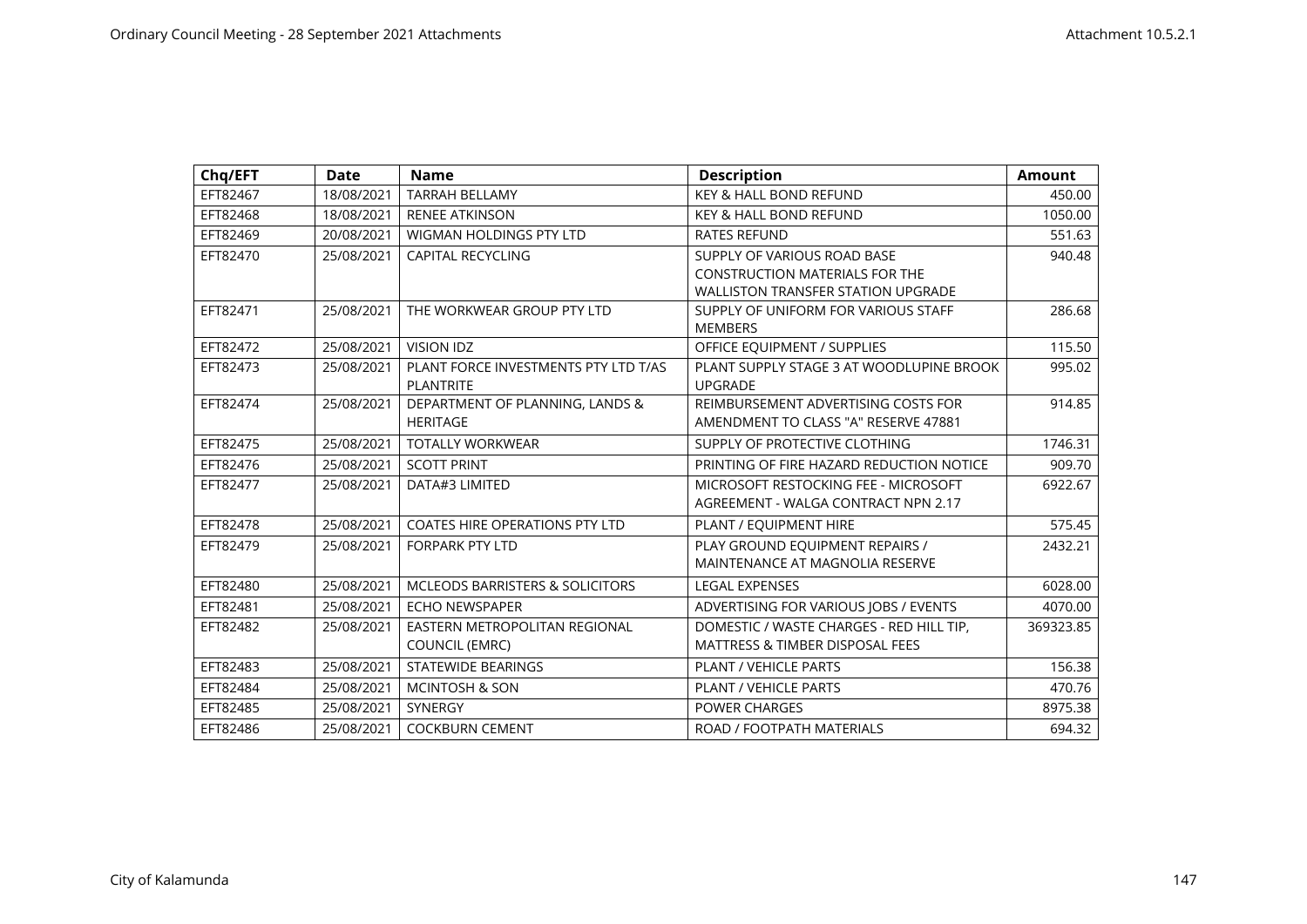| Chq/EFT  | <b>Date</b> | <b>Name</b>                           | <b>Description</b>                            | <b>Amount</b> |
|----------|-------------|---------------------------------------|-----------------------------------------------|---------------|
| EFT82487 | 25/08/2021  | WA LIMESTONE COMPANY                  | ROAD MATERIALS FOR VARIOUS LOCATIONS          | 3950.17       |
| EFT82488 | 25/08/2021  | <b>WINC AUSTRALIA PTY LTD</b>         | <b>STATIONERY / OFFICE SUPPLIES</b>           | 368.73        |
| EFT82489 | 25/08/2021  | <b>BLADON WA PTY LTD</b>              | <b>MEMORABILIA SUPPLIES</b>                   | 783.75        |
| EFT82490 | 25/08/2021  | FULTON HOGAN INDUSTRIES PTY LTD       | ROAD MATERIALS FOR WALLISTON TRANSFER         | 23253.54      |
|          |             |                                       | <b>STATION</b>                                |               |
| EFT82491 | 25/08/2021  | IT VISION AUSTRALIA PTY LTD           | IT VISION CONSULTING SERVICES - RATES         | 4125.00       |
|          |             |                                       | <b>BILLING - 15 HOURS</b>                     |               |
| EFT82492 | 25/08/2021  | <b>BUCHER MUNICIPAL PTY LTD</b>       | <b>PLANT / VEHICLE PARTS</b>                  | 661.57        |
| EFT82493 | 25/08/2021  | <b>GEOFABRICS AUSTRALASIA PTY LTD</b> | <b>GEOFABRIC MATERIAL</b>                     | 1320.00       |
| EFT82494 | 25/08/2021  | WORK CLOBBER (MIDLAND)                | PROTECTIVE CLOTHING SUPPLIES                  | 438.30        |
| EFT82495 | 25/08/2021  | <b>I BLACKWOOD &amp; SON LIMITED</b>  | <b>GENERAL HARDWARE &amp; PROTECTIVE WEAR</b> | 6444.89       |
|          |             |                                       | <b>SUPPLIES</b>                               |               |
| EFT82496 | 25/08/2021  | CAT WELFARE SOCIETY INC               | REHOMING OF UNCLAIMED CATS FROM POUND         | 88.00         |
| EFT82497 | 25/08/2021  | NUTRIEN AG SOLUTIONS LIMITED          | SUPPLY & DELIVERY OF CHEMICALS & SUPPLIES     | 657.80        |
|          |             |                                       | <b>FOR OPERATIONS CENTRE</b>                  |               |
| EFT82498 | 25/08/2021  | SPORTS TURF TECHNOLOGY                | DIAGNOSE THE DISEASE PROBLEM AT HARTFIELD     | 858.00        |
|          |             |                                       | HOCKEY AND TO PREPARE A MANAGEMENT            |               |
|          |             |                                       | PLAN.                                         |               |
| EFT82499 | 25/08/2021  | TOTAL PACKAGING (WA) PTY LTD          | SUPPLY OF DOG LITTER BAGS                     | 1716.00       |
| EFT82500 | 25/08/2021  | <b>WURTH AUSTRALIA PTY LTD</b>        | <b>PLANT / VEHICLE PARTS</b>                  | 497.17        |
| EFT82501 | 25/08/2021  | AABEL LINE MARKING                    | LINE MARKING AT THE ZIG ZAG                   | 500.50        |
| EFT82502 | 25/08/2021  | WA HINO SALES & SERVICE               | PLANT / VEHICLE PARTS                         | 1248.35       |
| EFT82503 | 25/08/2021  | B & J CATALANO PTY LTD                | ROAD MATERIALS FOR VARIOUS LOCATIONS          | 7829.90       |
| EFT82504 | 25/08/2021  | <b>EUROFINS ARL PTY LTD</b>           | TESTING COSTS FOR ASBESTOS IN BULK SAMPLE     | 121.00        |
| EFT82505 | 25/08/2021  | QUICK CORPORATE AUST PTY LTD          | STATIONERY & OFFICE SUPPLIES                  | 1739.76       |
| EFT82506 | 25/08/2021  | <b>RANGE FORD</b>                     | <b>PLANT / VEHICLE PARTS</b>                  | 330.00        |
| EFT82507 | 25/08/2021  | <b>WREN OIL</b>                       | <b>WASTE OIL RECYCLING - DISPOSAL FEES</b>    | 16.50         |
| EFT82508 | 25/08/2021  | BT EQUIPMENT P/L T/A TUTT BRYANT      | <b>PLANT / VEHICLE PARTS</b>                  | 258.81        |
|          |             | <b>EQUIPMENT</b>                      |                                               |               |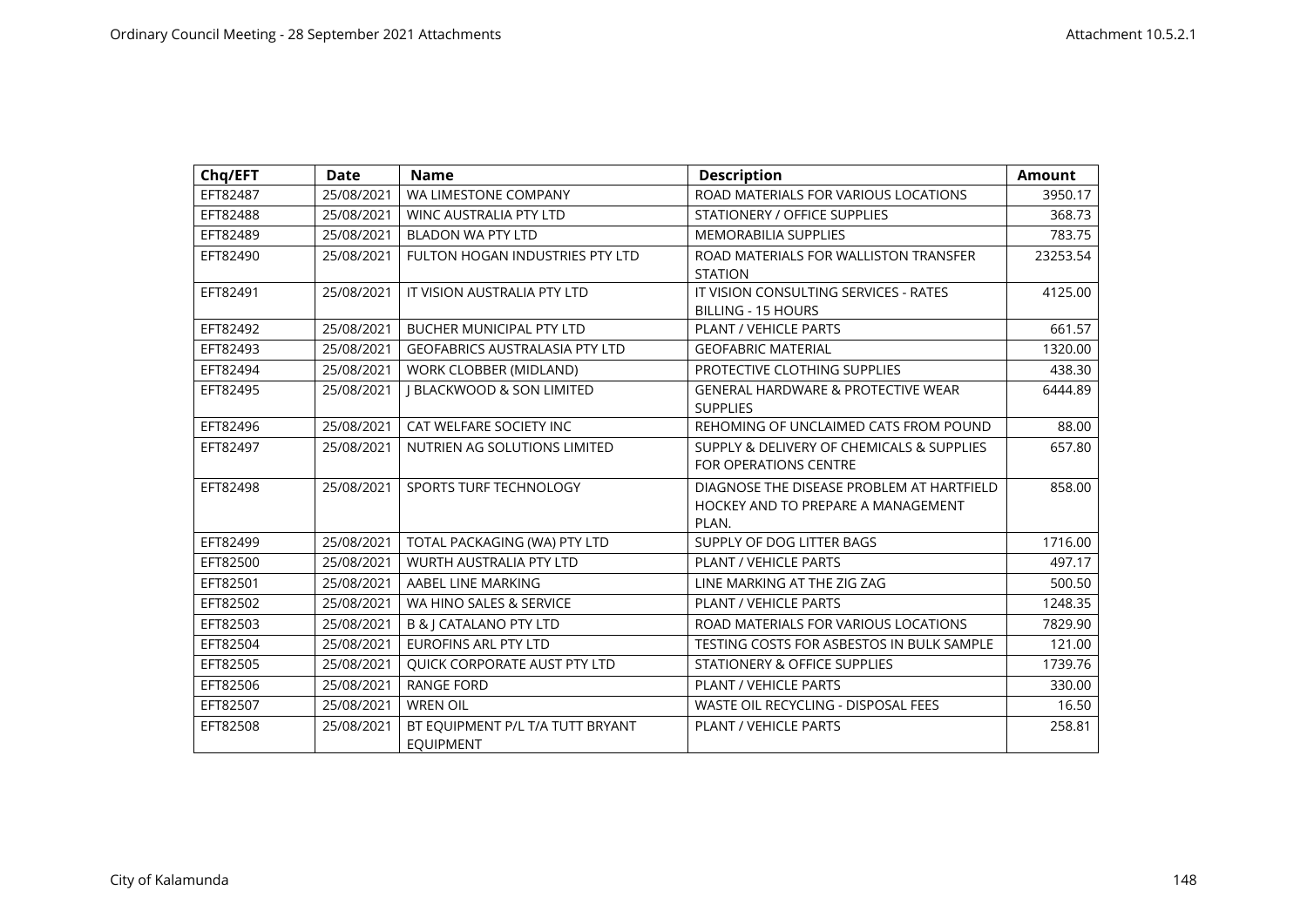| Chq/EFT  | <b>Date</b> | <b>Name</b>                                                        | <b>Description</b>                                                           | <b>Amount</b> |
|----------|-------------|--------------------------------------------------------------------|------------------------------------------------------------------------------|---------------|
| EFT82509 | 25/08/2021  | <b>BOC LIMITED</b>                                                 | SUPPLY & DELIVERY OF DRY ICE PELLETS                                         | 6.74          |
| EFT82510 | 25/08/2021  | LOCK, STOCK & FARRELL LOCKSMITH PTY<br><b>LTD</b>                  | PADLOCKS / KEYS SUPPLIES                                                     | 127.00        |
| EFT82511 | 25/08/2021  | COCA-COLA AMATIL (AUST) PTY LTD                                    | KIOSK SUPPLIES FOR HARTFIELD RECREATION<br><b>CENTRE</b>                     | 810.29        |
| EFT82512 | 25/08/2021  | <b>G FORCE PRINTING</b>                                            | SUPPLY OF PRINTED STATIONERY STOCK                                           | 966.35        |
| EFT82513 | 25/08/2021  | <b>HYDROQUIP PUMPS</b>                                             | BORE PUMP REPAIRS AT ELMORE RESERVE &<br><b>HARTFIELD SOCCER CLUB</b>        | 6663.24       |
| EFT82514 | 25/08/2021  | ABAXA (WH LOCATION SERVICES)                                       | SUPPLY UNDERGROUND SERVICE LOCATIONS AT<br>21 COLDWELL ROAD WATTLE GROVE     | 906.13        |
| EFT82515 | 25/08/2021  | SHRED-X PTY LTD                                                    | SECURE DOCUMENT DISPOSAL BIN REMOVAL<br>AND REPLACEMENT                      | 66.00         |
| EFT82516 | 25/08/2021  | DEPARTMENT OF BIODIVERSITY,<br><b>CONSERVATION AND ATTRACTIONS</b> | MERCHANDISE SUPPLIES FOR RESALE AT THE ZIG<br><b>ZAG CULTURAL CENTRE</b>     | 992.15        |
| EFT82517 | 25/08/2021  | SIFTING SANDS                                                      | PLAYGROUND AND SKATE PARK SERVICE FOR<br>WEEK COMMENCING 19/07/21            | 4024.90       |
| EFT82518 | 25/08/2021  | <b>CABLE LOCATES &amp; CONSULTING</b>                              | LOCATION SERVICES AT 91 GLADYS STREET<br><b>LESMURDIE</b>                    | 418.00        |
| EFT82519 | 25/08/2021  | VERMEER (WA & NT)                                                  | PLANT / VEHICLE PARTS                                                        | 615.21        |
| EFT82520 | 25/08/2021  | <b>MAYDAY EARTHMOVING</b>                                          | PLANT AND EQUIPMENT HIRE FEES                                                | 11044.00      |
| EFT82521 | 25/08/2021  | <b>HUMES</b>                                                       | DRAINAGE SUPPLIES FOR VARIOUS LOCATIONS                                      | 1347.50       |
| EFT82522 | 25/08/2021  | BOYA EQUIPMENT PTY LTD                                             | PLANT / VEHICLE PARTS                                                        | 219.13        |
| EFT82523 | 25/08/2021  | MOWMASTER TURF EQUIPMENT                                           | PLANT / VEHICLE PARTS                                                        | 140.40        |
| EFT82524 | 25/08/2021  | KYOCERA DOCUMENT SOLUTIONS<br><b>AUSTRALIA PTY LTD</b>             | PHOTOCOPIER SERVICE COSTS FOR VARIOUS<br><b>LOCATIONS</b>                    | 4332.87       |
| EFT82525 | 25/08/2021  | <b>BOWDEN TREE CONSULTANCY</b>                                     | PICUS SONIC TOMOGRAPHY ASSESSMENT<br>REPORT AT 72 DAWSON AVENUE FORRESTFIELD | 451.00        |
| EFT82526 | 25/08/2021  | CONTRAFLOW                                                         | <b>TRAFFIC MANAGEMENT FOR VARIOUS</b><br><b>LOCATIONS</b>                    | 69594.36      |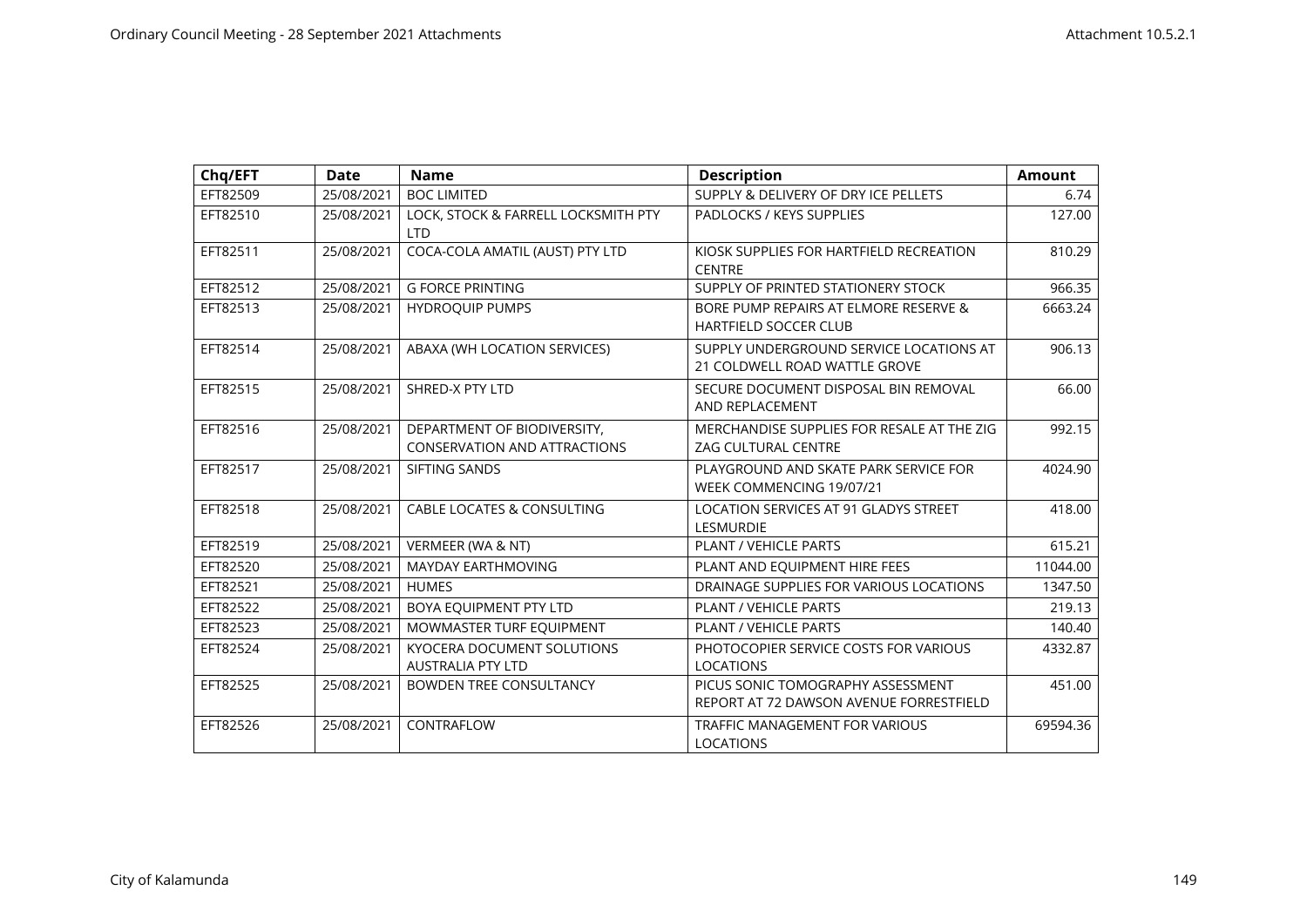| Chq/EFT  | <b>Date</b> | <b>Name</b>                                              | <b>Description</b>                                                                                                               | <b>Amount</b> |
|----------|-------------|----------------------------------------------------------|----------------------------------------------------------------------------------------------------------------------------------|---------------|
| EFT82527 | 25/08/2021  | <b>DELL AUSTRALIA</b>                                    | COMPUTER PARTS / ACCESSORY SUPPLIES                                                                                              | 3322.00       |
| EFT82528 | 25/08/2021  | FUII XEROX AUSTRALIA PTY LTD                             | PHOTOCOPYING SERVICES FOR VARIOUS<br><b>LOCATIONS</b>                                                                            | 242.50        |
| EFT82529 | 25/08/2021  | REMONDIS AUSTRALIA PTY LTD                               | COLLECTION & RECYCLING OF CARDBOARD AT<br><b>WALLISTION TRANSFER STATION</b>                                                     | 1444.34       |
| EFT82530 | 25/08/2021  | DATATEL COMMUNICATIONS PTY LTD T/A<br><b>ETTIS</b>       | ANNUAL TAGGING AND TESTING OF ELECTIRICAL<br>APPLIANCES AT DOG POUND                                                             | 115.61        |
| EFT82531 | 25/08/2021  | TALIS CONSULTANTS PTY LTD ATF TALIS<br><b>UNIT TRUST</b> | <b>CONSULTANCY SERVICES - WALLISTON</b><br><b>TRANSFER STATION CIVIL WORKS - DETAILED</b><br>DESIGN - PERIOD ENDING 31 JULY 2021 | 1549.02       |
| EFT82532 | 25/08/2021  | NOVOFIT WA                                               | SERVICE AND REPAIR OF A TREADMILL AT<br>HARTFIELD PARK RECREATION CENTRE GYM                                                     | 161.34        |
| EFT82533 | 25/08/2021  | ZIRCODATA PTY LTD                                        | MONTHLY OFFSITE STORAGE FEES - PERIOD<br>26/06/21 - 25/07/21                                                                     | 669.16        |
| EFT82534 | 25/08/2021  | <b>REMPLAN</b>                                           | STAFF ACCESS TO ECONOMIC DATA ANALYSIS<br>AND MODELLING SOFTWARE SUBSCRIPTION<br>2021                                            | 5280.00       |
| EFT82535 | 25/08/2021  | DAYTONE PRINTING PTY LTD                                 | PRINTING OF BROCHURES / INVITES FOR<br><b>VARIOUS LOCATIONS</b>                                                                  | 341.00        |
| EFT82536 | 25/08/2021  | <b>ALLPET PRODUCTS</b>                                   | SUPPLY & DELIVERY OF VARIOUS GOODS FOR<br>THE POUND                                                                              | 515.37        |
| EFT82537 | 25/08/2021  | CMA ECOCYCLE PTY LTD                                     | COLLECTION AND RECYLING OF GLOBES FROM<br>THE WALLISTON TRANSFER STATION                                                         | 2460.84       |
| EFT82538 | 25/08/2021  | WEST TIP WASTE CONTROL PTY LTD                           | TIP FEES - REMOVAL & PROCESSING OF VARIOUS<br><b>WASTE</b>                                                                       | 54707.38      |
| EFT82539 | 25/08/2021  | ADVANCE PRESS (2013) PTY LTD                             | SIGNAGE FOR LINCOLN RESERVE OPENING                                                                                              | 77.00         |
| EFT82540 | 25/08/2021  | <b>SEATADVISOR PTY LTD</b>                               | TICKET SALES, SEAT ADVISOR/ TICKET SEARCH -<br><b>JUNE &amp; JULY 2021</b>                                                       | 444.46        |
| EFT82541 | 25/08/2021  | <b>SECURE PAY</b>                                        | SEAT ADVISOR PRICING - TRANSACTION FEE                                                                                           | 22.65         |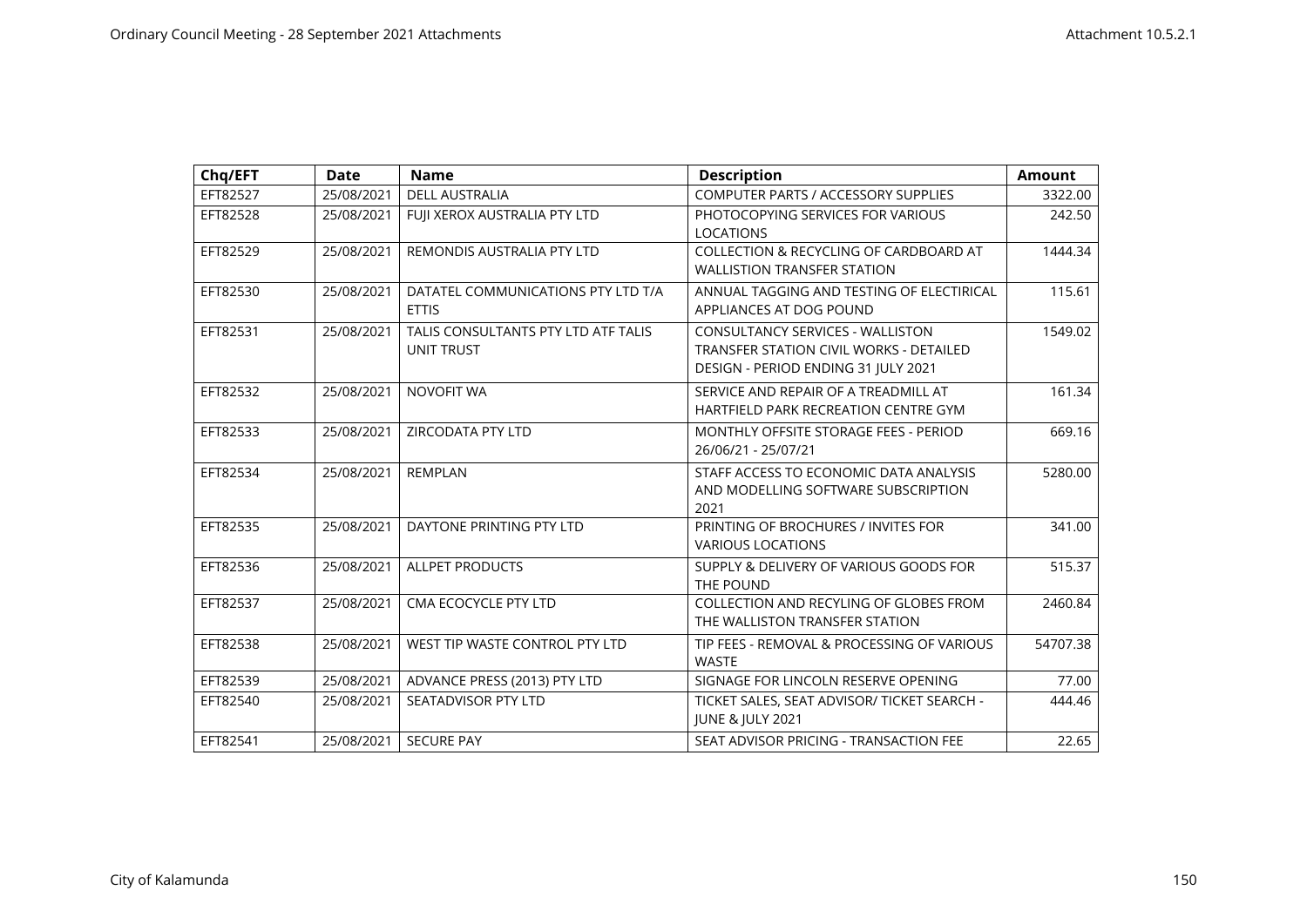| Chq/EFT  | <b>Date</b> | <b>Name</b>                                                             | <b>Description</b>                                                                                                   | <b>Amount</b> |
|----------|-------------|-------------------------------------------------------------------------|----------------------------------------------------------------------------------------------------------------------|---------------|
| EFT82542 | 25/08/2021  | BLUE STEEL ENTERPRISES PTY LTD T/A<br>FRONTLINE FIRE & RESCUE EQUIPMENT | MAINTENANCE EQUIPMENT / SUPPLIES FOR FIRE<br><b>AND RESCUE</b>                                                       | 456.50        |
| EFT82543 | 25/08/2021  | <b>OUALITY PRESS</b>                                                    | PRINTING OF CONNECT MAGAZINE WINTER 2021<br>INCLUDING VARIOUS BROCHURES FOR<br><b>DIFFERENT LOCATIONS</b>            | 8430.66       |
| EFT82544 | 25/08/2021  | AUS CHILL TECHNICAL SERVICES PTY LTD                                    | SUPPLY AIR CONDITIONING REPAIRS AND<br><b>INSTALLATION AT ADMIN</b>                                                  | 2353.56       |
| EFT82545 | 25/08/2021  | <b>BLUE FORCE PTY LTD</b>                                               | SUPPLY / INSTALLATION & MAINTAINENCE OF<br>SECURITY SERVICES AT OPERATIONS CENTRE                                    | 470.27        |
| EFT82546 | 25/08/2021  | OPTEON PROPERTY GROUP PTY LTD                                           | CELL 9 ODP - ANNUAL GDS REVIEW - LAND<br>VALUATION                                                                   | 2750.00       |
| EFT82547 | 25/08/2021  | BRETT DAVID INVESTMENTS PTY LTD T/A<br>SUCCESSFUL PROJECTS              | VARIATION REQUEST # 2 - PROJECT<br>MANAGEMENT & SUPERINTENDENT SERVICES AT<br>KALAMUNDA COMMUNITY CENTRE - JULY 2021 | 1980.00       |
| EFT82548 | 25/08/2021  | <b>WESTERN TREE RECYCLERS</b>                                           | <b>GREEN WASTE PROCESSING SERVICES AT</b><br><b>WALLISTON TRANSFER STATION</b>                                       | 4928.00       |
| EFT82549 | 25/08/2021  | <b>CORSIGN WA PTY LTD</b>                                               | SUPPLIES OF SIGNAGE AND RELATED<br><b>EOUIPMENT</b>                                                                  | 3511.70       |
| EFT82550 | 25/08/2021  | BORVEK PTY LTD T/A ABLE WESTCHEM                                        | SUPPLY & DELIVERY OF GENERAL DISINFECTANT                                                                            | 215.27        |
| EFT82551 | 25/08/2021  | ROAD SPECIALIST AUSTRALIA                                               | PLANT / VEHICLE PARTS                                                                                                | 64.46         |
| EFT82552 | 25/08/2021  | ILLION AUSTRALIA PTY LTD T/A ILLION<br><b>TENDERLINK</b>                | ADVERTISING OF VARIOUS TENDERS FOR THE<br><b>CITY</b>                                                                | 358.60        |
| EFT82553 | 25/08/2021  | EXTREME MARQUEES PTY LTD                                                | SUPPLY OF EMX ALPHA HIGH PRESSURE<br>INFLATABLE CUSTOM FULL WALL - POLY - 4M -<br>WITH DOUBLE-SIDED WALL             | 837.20        |
| EFT82554 | 25/08/2021  | <b>GYMMASTER SOFTWARE - TRESHNA</b><br><b>ENTERPRISES LTD</b>           | HIGH WYCOMBE STUDIO PACKAGE FOR THE 24/7<br><b>GYM MONTHLY CHARGES</b>                                               | 80.00         |
| EFT82555 | 25/08/2021  | <b>DONEGAN ENTERPRISES</b>                                              | SUPPLY AND INSTALLATION OF DOUBLE CHAIN<br><b>GATE AT KALAMUNDA COMMUNITY CENTRE</b>                                 | 3256.00       |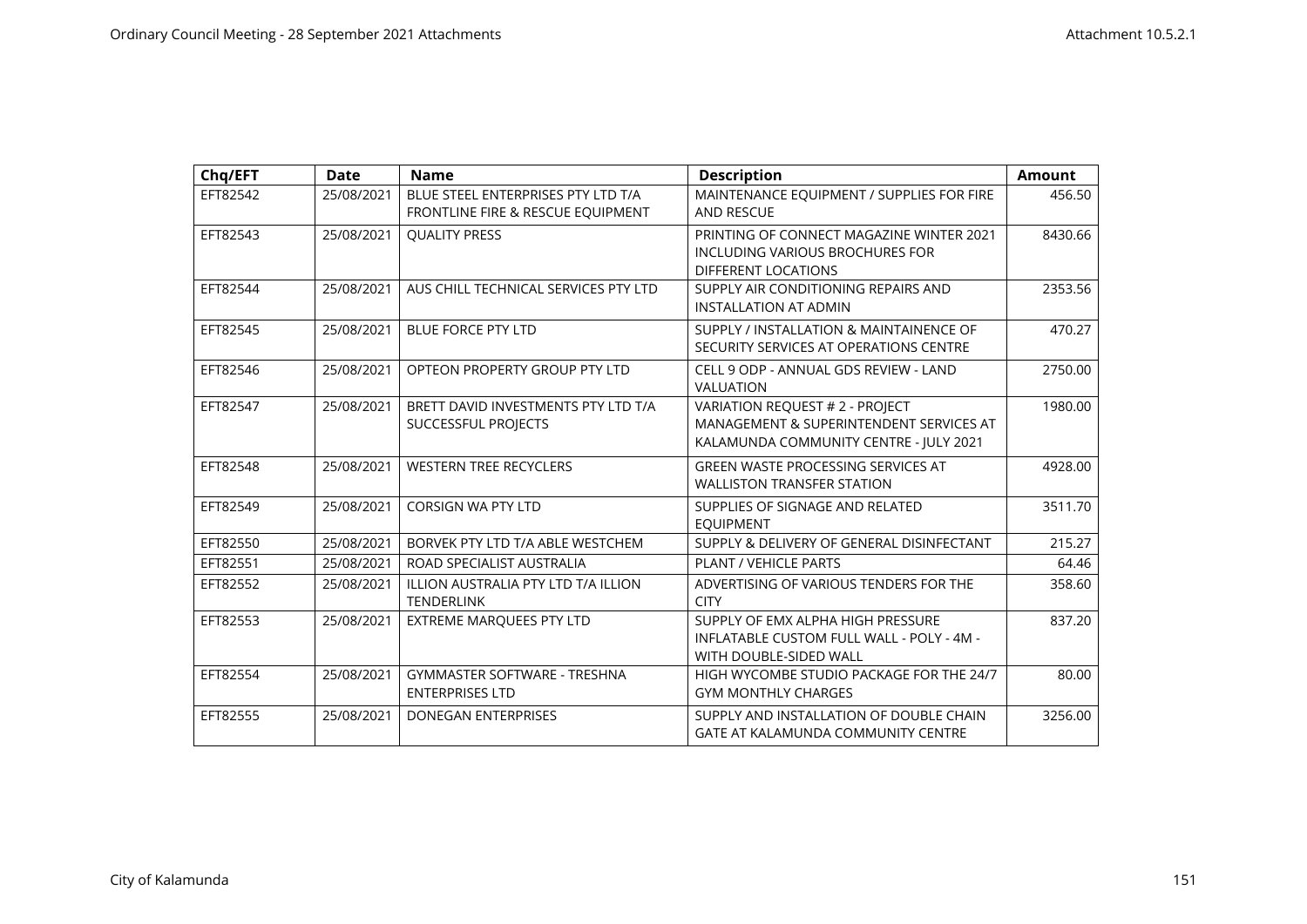| Chq/EFT  | Date       | <b>Name</b>                         | <b>Description</b>                                                                                                                                                                                                                                                                                                                                                                  | <b>Amount</b> |
|----------|------------|-------------------------------------|-------------------------------------------------------------------------------------------------------------------------------------------------------------------------------------------------------------------------------------------------------------------------------------------------------------------------------------------------------------------------------------|---------------|
| EFT82556 | 25/08/2021 | PROTEK 247 BUILDING                 | MAINTENANCE GUTTER CLEANING & REPAIRS AT<br><b>VARIOUS LOCATIONS</b>                                                                                                                                                                                                                                                                                                                | 4629.76       |
| EFT82557 | 25/08/2021 | PAPERBARK TECHNOLOGIES PTY LTD      | FULL ARBORICULTURAL REPORT AT 9 SORREL<br><b>COURT FORRESTFIELD &amp; 47 TRAFALGAR ROAD</b><br><b>LESMURDIE</b>                                                                                                                                                                                                                                                                     | 1100.00       |
| EFT82558 | 25/08/2021 | AUSSIE BROADBAND ENTERPRISE PTY LTD | NBN SERVICE FOR HIGH WYCOMBE LIBRARY 21<br>JUL 2021 - 20 AUG 2021                                                                                                                                                                                                                                                                                                                   | 109.00        |
| EFT82559 | 25/08/2021 | PROUD ENTERTAINMENT GROUP           | PERFORMANCE FEE - MORNING MUSIC AUGUST<br>2021                                                                                                                                                                                                                                                                                                                                      | 2750.00       |
| EFT82560 | 25/08/2021 | ROAD RAIL & MINE PRODUCTS PTY LTD   | 1. REPAIR WORKS AT;<br>(1).DUNDAS RD, KEWDALE<br>(2).GOOSEBERRY HILL RD, GOOSEBERRY HILL<br>(3). MUNDARING WIER RD, PIESSE BROOK<br>(4). 3 MUNDARING WIER RD, KALAMUNDA<br><b>AND</b><br>2.REPAIRS TO BARRIERS AT;<br>(1.)28 MELALEUCA ROAD LESMURDIE<br>(2) CRYSTAL BROOK ROAD WATTLE GROVE<br>(3).12 LEWIS ROAD LESMURDIE<br>(4) OPPOSITE 13 ANDERSON ROAD<br><b>FORRESTFIELD</b> | 6770.50       |
| EFT82561 | 25/08/2021 | <b>ERA HOSTING</b>                  | MONTHLY VOIP FEES FOR EMERGENCY SERVICES                                                                                                                                                                                                                                                                                                                                            | 499.84        |
| EFT82562 | 25/08/2021 | SAFETY & RESCUE EQUIPMENT PTY LTD   | TEST & TAG ROOF SAFETY SYSTEMS AT VARIOUS<br><b>LOCATIONS</b>                                                                                                                                                                                                                                                                                                                       | 3300.00       |
| EFT82563 | 25/08/2021 | <b>GO DOORS</b>                     | SUPPLY THE CITY WITH REACTIVE AUTO DOOR<br>MAINTENANCE AT BFB STATION                                                                                                                                                                                                                                                                                                               | 649.00        |
| EFT82564 | 25/08/2021 | ALLSTATE KERBING AND CONCRETE       | EXTRUDED CONCRETE KERBING SERVICES AT<br><b>WALLISTON TRANSFER STATION</b>                                                                                                                                                                                                                                                                                                          | 9214.31       |
| EFT82565 | 25/08/2021 | TRACC CIVIL PTY LTD                 | CLAIM # 5 - HALE ROAD WIDENING &<br><b>ENHANCEMENT WORKS</b>                                                                                                                                                                                                                                                                                                                        | 240724.78     |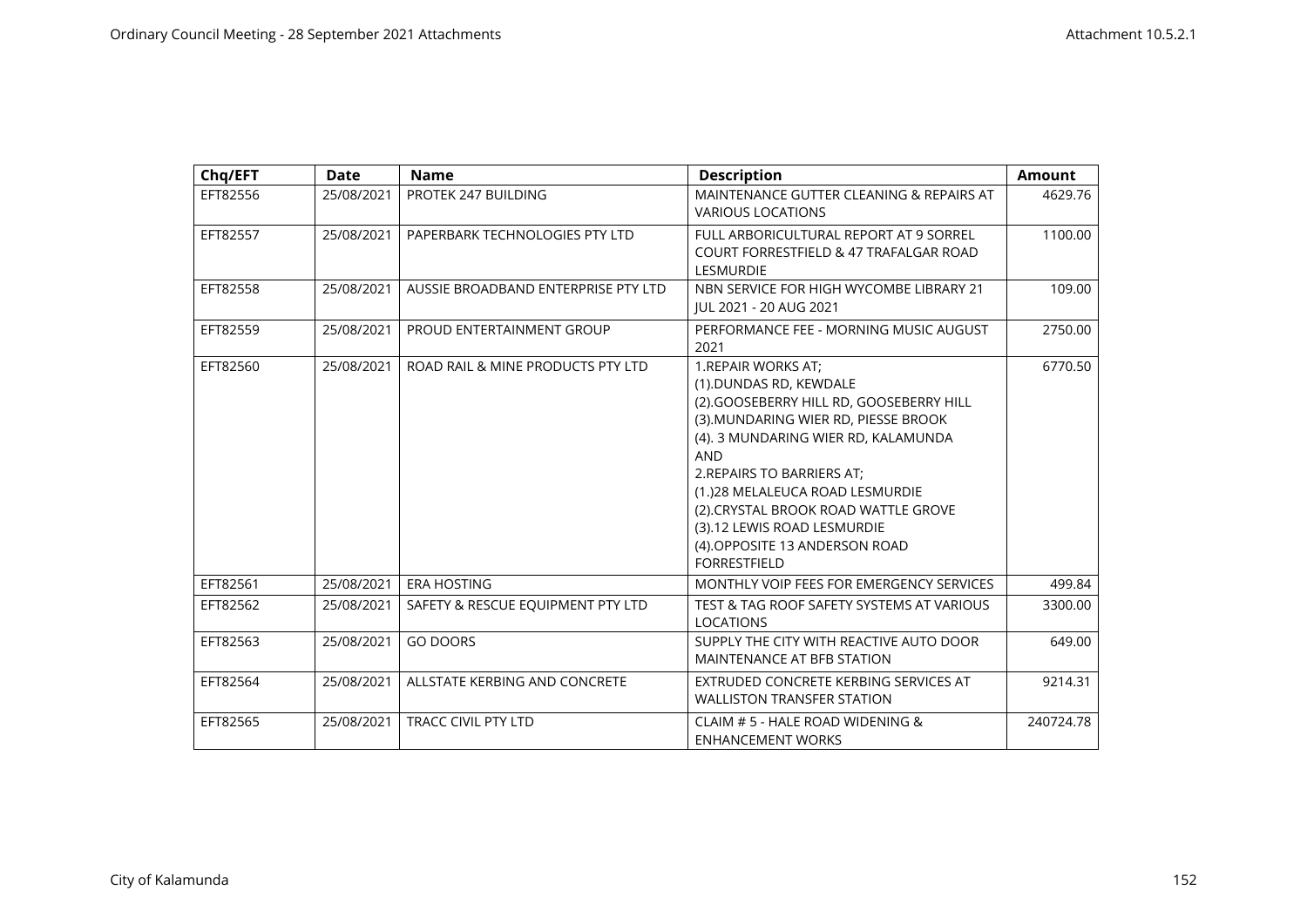| Chq/EFT   | <b>Date</b> | <b>Name</b>                                                     | <b>Description</b>                                                                                      | <b>Amount</b> |
|-----------|-------------|-----------------------------------------------------------------|---------------------------------------------------------------------------------------------------------|---------------|
| EFT82566  | 25/08/2021  | <b>IIS WASTE &amp; RECYCLING</b>                                | SUPPLY SKIP BINS AND REMOVE WASTE AND<br>CARDBOARD AT VARIOUS LOCATIONS                                 | 895.40        |
| EFT82567  | 25/08/2021  | CHARON OLSEN T/A GARDEN STYLE<br><b>LANDSCAPE SERVICES</b>      | PROVIDE PROJECT SUPPORT TO PARKS AND<br>ENVIRONMENTAL SERVICES TEAM - 02/08/21 -<br>13/08/21            | 4042.50       |
| EFT82568  | 25/08/2021  | <b>BOLINDA PUBLISHING PTY LTD</b>                               | SUPPLY & DELIVERY OF VARIOUS GOODS FOR<br><b>FORRESTFIELD LIBRARY</b>                                   | 2000.00       |
| EFT82569  | 25/08/2021  | <b>LARK INDUSTRIES</b>                                          | SUPPLY & DELIVERY OF PLAYGROUND<br>REPLACEMENT PARTS AT FLEMING RESERVE                                 | 1730.30       |
| EFT82570  | 25/08/2021  | SMART WASTE SOLUTIONS AUSTRALIA PTY<br><b>LTD</b>               | HIRE OF CARDBOARD COMPACTOR FOR<br>WALLISTON TRANSFER STATION - STANDING<br>ORDER JULY to DECEMBER 2021 | 8521.77       |
| EFT82571  | 25/08/2021  | <b>SPECTUR LIMITED</b>                                          | SUPPLY AND INSTALL 2X 180 DEGREE CCTV<br>CAMERAS AT 50 FOXTON BOULEVARD HIGH<br><b>WYCOMBE</b>          | 4488.00       |
| EFT82572  | 25/08/2021  | AMBROSINI GLOBAL RESOURCES PTY LTD                              | LABOUR HIRE - DRAINAGE MAINTENACE TEAM -<br>W/E 16/07/21                                                | 1371.65       |
| EFT82573  | 25/08/2021  | MARKET CREATIONS TECHNOLOGY PTY LTD<br>T/A INTEGRATED ICT       | MARKETING & TECHNOLOGY SERVICE FEES &<br><b>MONTHLY CLOUD HOSTING SERVICES</b>                          | 29591.37      |
| DD46308.1 | 03/08/2021  | AWARE SUPER PTY LTD                                             | SUPERANNUATION CONTRIBUTIONS                                                                            | 98463.29      |
| DD46308.2 | 03/08/2021  | ASC BENTLEY PTY LTD                                             | SUPERANNUATION CONTRIBUTIONS                                                                            | 318.38        |
| DD46308.3 | 03/08/2021  | ING SUPERANNUATION FUND                                         | SUPERANNUATION CONTRIBUTIONS                                                                            | 461.74        |
| DD46308.4 | 03/08/2021  | <b>VISION SUPER PTY LTD</b>                                     | SUPERANNUATION CONTRIBUTIONS                                                                            | 179.16        |
| DD46308.5 | 03/08/2021  | AUSTRALIAN CATHOLIC SUPERANNUATION<br>& RETIREMENT FUND (ACSRF) | SUPERANNUATION CONTRIBUTIONS                                                                            | 379.18        |
| DD46308.6 | 03/08/2021  | <b>IOOF PORTFOLIO SERVICE PERSONAL</b><br>SUPERANNUATION        | SUPERANNUATION CONTRIBUTIONS                                                                            | 67.04         |
| DD46308.7 | 03/08/2021  | <b>COMMONWEALTH BANK SUPER FUND</b>                             | SUPERANNUATION CONTRIBUTIONS                                                                            | 261.02        |
| DD46308.8 | 03/08/2021  | <b>AMPLIFE LIMITED</b>                                          | SUPERANNUATION CONTRIBUTIONS                                                                            | 523.73        |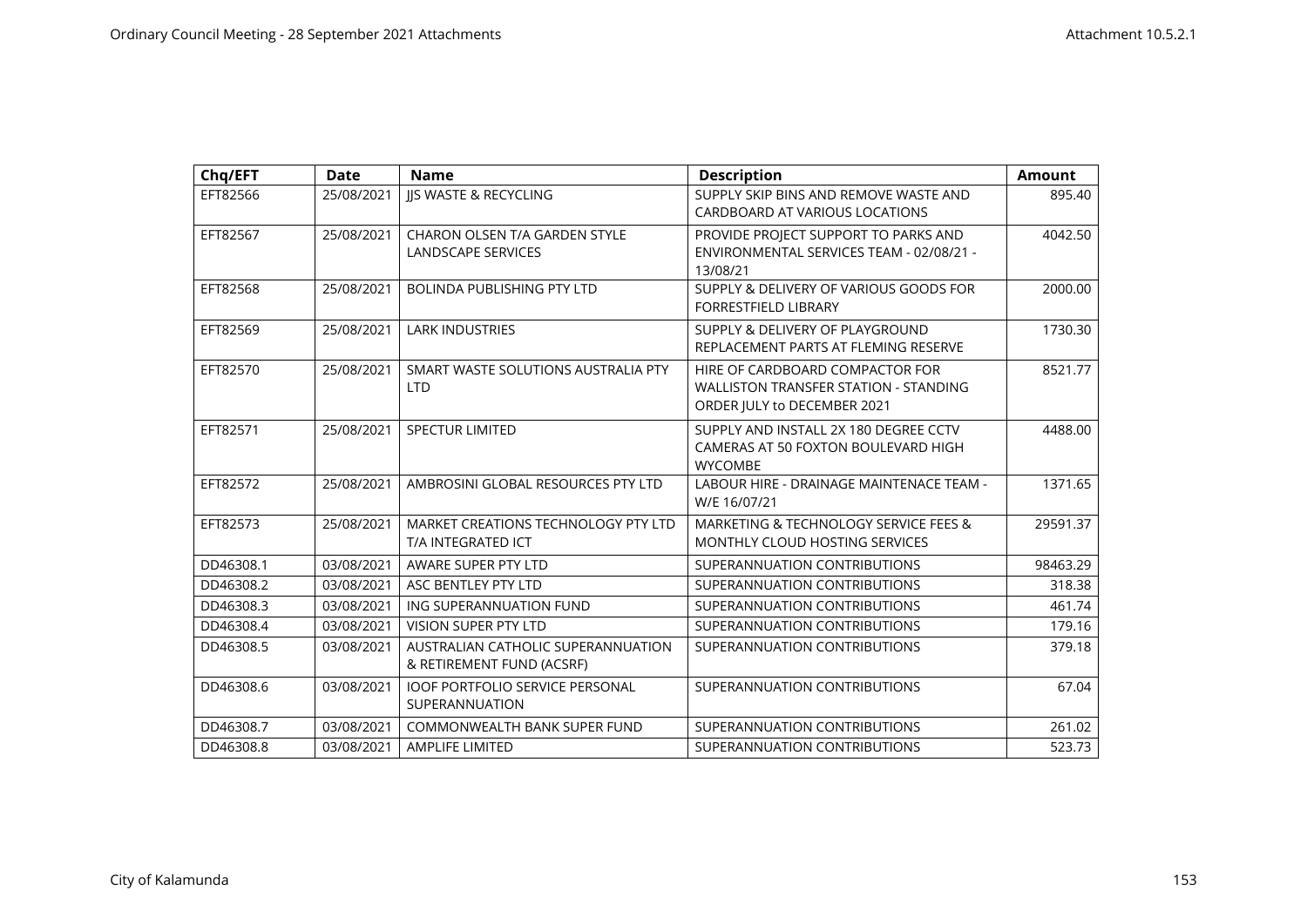| Chq/EFT    | <b>Date</b> | <b>Name</b>                                                     | <b>Description</b>           | <b>Amount</b> |
|------------|-------------|-----------------------------------------------------------------|------------------------------|---------------|
| DD46308.9  | 03/08/2021  | <b>CBUS SUPERANNUATION</b>                                      | SUPERANNUATION CONTRIBUTIONS | 768.82        |
| DD46404.1  | 17/08/2021  | AWARE SUPER PTY LTD                                             | SUPERANNUATION CONTRIBUTIONS | 97891.74      |
| DD46404.2  | 17/08/2021  | <b>EQUIPSUPER</b>                                               | SUPERANNUATION CONTRIBUTIONS | 99.07         |
| DD46404.3  | 17/08/2021  | <b>SUNCORP SUPER</b>                                            | SUPERANNUATION CONTRIBUTIONS | 422.12        |
| DD46404.4  | 17/08/2021  | ASC BENTLEY PTY LTD                                             | SUPERANNUATION CONTRIBUTIONS | 318.38        |
| DD46404.5  | 17/08/2021  | ING SUPERANNUATION FUND                                         | SUPERANNUATION CONTRIBUTIONS | 578.27        |
| DD46404.6  | 17/08/2021  | <b>VISION SUPER PTY LTD</b>                                     | SUPERANNUATION CONTRIBUTIONS | 166.77        |
| DD46404.7  | 17/08/2021  | AUSTRALIAN CATHOLIC SUPERANNUATION<br>& RETIREMENT FUND (ACSRF) | SUPERANNUATION CONTRIBUTIONS | 356.06        |
| DD46404.8  | 17/08/2021  | <b>IOOF PORTFOLIO SERVICE PERSONAL</b><br>SUPERANNUATION        | SUPERANNUATION CONTRIBUTIONS | 33.52         |
| DD46404.9  | 17/08/2021  | <b>COMMONWEALTH BANK SUPER FUND</b>                             | SUPERANNUATION CONTRIBUTIONS | 261.02        |
| DD46308.10 | 03/08/2021  | THE TRUSTEE FOR DK ALWAYS<br>SUPERANNUATION FUND                | SUPERANNUATION CONTRIBUTIONS | 532.14        |
| DD46308.11 | 03/08/2021  | STATEWIDE SUPERANNUATION TRUST                                  | SUPERANNUATION CONTRIBUTIONS | 577.71        |
| DD46308.12 | 03/08/2021  | <b>REST SUPERANNUATION</b>                                      | SUPERANNUATION CONTRIBUTIONS | 4412.49       |
| DD46308.13 | 03/08/2021  | <b>BT SUPER FOR LIFE</b>                                        | SUPERANNUATION CONTRIBUTIONS | 387.95        |
| DD46308.14 | 03/08/2021  | <b>HESTA SUPER FUND</b>                                         | SUPERANNUATION CONTRIBUTIONS | 169.88        |
| DD46308.15 | 03/08/2021  | MLC MASTERKEY SUPER GOLD STAR<br><b>VERSION ACCOUNT</b>         | SUPERANNUATION CONTRIBUTIONS | 244.27        |
| DD46308.16 | 03/08/2021  | <b>UNISUPER</b>                                                 | SUPERANNUATION CONTRIBUTIONS | 186.43        |
| DD46308.17 | 03/08/2021  | <b>COLONIAL 1ST STATE SUPERANNUATION</b>                        | SUPERANNUATION CONTRIBUTIONS | 1006.89       |
| DD46308.18 | 03/08/2021  | <b>AUSTRALIAN SUPERANNUATION</b>                                | SUPERANNUATION CONTRIBUTIONS | 8248.76       |
| DD46308.19 | 03/08/2021  | <b>HOSTPLUS PTY LTD</b>                                         | SUPERANNUATION CONTRIBUTIONS | 1023.13       |
| DD46308.20 | 03/08/2021  | AMP SUPER LEADER                                                | SUPERANNUATION CONTRIBUTIONS | 184.92        |
| DD46308.21 | 03/08/2021  | <b>MERCER SUPER TRUST</b>                                       | SUPERANNUATION CONTRIBUTIONS | 385.14        |
| DD46308.22 | 03/08/2021  | <b>EQUIPSUPER</b>                                               | SUPERANNUATION CONTRIBUTIONS | 108.98        |
| DD46308.23 | 03/08/2021  | <b>SUNCORP SUPER</b>                                            | SUPERANNUATION CONTRIBUTIONS | 422.12        |